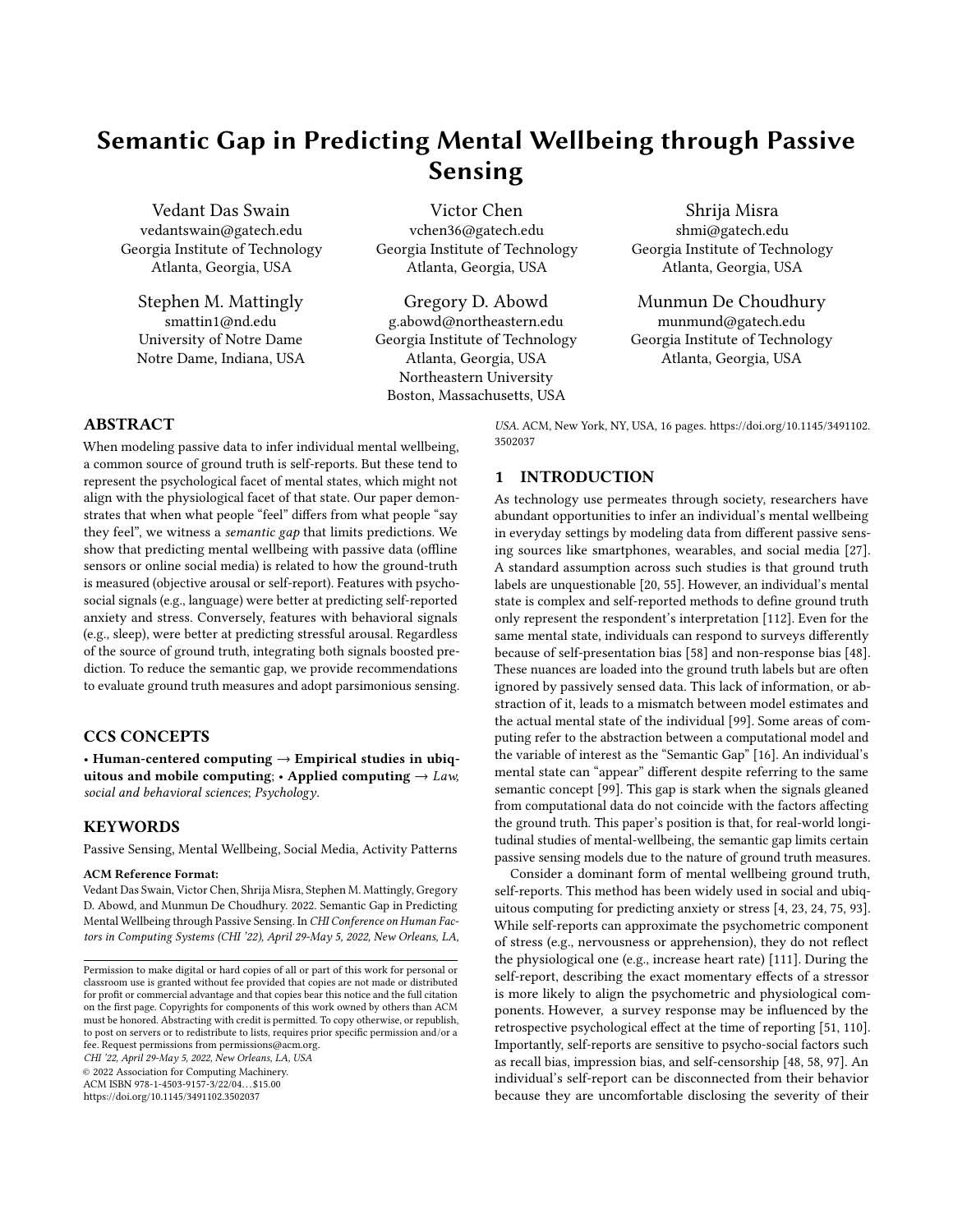state [\[48,](#page-14-2) [112\]](#page-15-1). These psychosocial influences on self-reports are invisible to typical approaches of passive sensing, which focus on individual physical behaviors, such as activity duration, mobility, and device usage. Despite the same bodily response to watching an intense horror movie compared to being reprimanded by a supervisor; a survey response could report different stress severity for each experience. On the other hand, physiological measures of ground truth might indicate the same severity, but ignore the negativity associated with the experience. Therefore, predictive models trained on an individual's activity data can be limited simply because of a mismatch between the choice of feature representations and the type of ground truth measurement. We believe this represents a semantic gap. We aim to empirically demonstrate that this gap exists in our domain and prescribe approaches to mitigate it.

Other computing areas plagued by the semantic gap teach us that this gap is narrower when the low-level representations (e.g., passively sensed features) and high-level representations (e.g., ground truth values) for the same concept are semantically analogous [\[99\]](#page-15-2). This fundamental informs our inquiry. For example, posts on online social media can encapsulate the same psycho-social influences that interfere with self-reports, in terms of self-disclosure [\[37\]](#page-13-6) and censorship [\[25\]](#page-13-7). By contrast, physical behaviors from offline sensing are semantically closer to physiological aspects, such as arousal [\[76,](#page-14-5) [83,](#page-14-6) [86\]](#page-14-7). Yet, it is challenging to observe the semantic gap in practical deployments because most efforts to predict mental wellbeing, focus on limited sensor streams and a limited set of corresponding ground truth measures. To mitigate this, we investigate the gap by leveraging a unique dataset that includes a variety of ground truth measures for mental wellbeing states and a variety of passively sensed data.

We employ the triangulation method [\[36\]](#page-13-8) to investigate if this gap actually exists by demonstrating the predictive efficacy of different passive sensing approaches on different measures of ground truth for mental wellbeing. One relies on the offline physical activities sensed from smartphones, wearables, and Bluetooth. The other relies on the online language extracted from posts on social media. With these we build models to predict two different interpretations of an individual's mental state — the first is self-reports of state anxiety and stress, and the second is a measure of physiological arousal through a wrist-worn sensor. Our paper addresses two questions:

- RQ1. Compared to behavioral signals, do social signals have a smaller semantic gap with psychological interpretations of wellbeing?
- RQ2. Compared to social signals, do behavioral signals have a smaller semantic gap with physiological interpretations of wellbeing?

Primarily, this paper presents a case that characterizes the semantic gap in passive sensing for predictive wellbeing and demonstrates an approach to reduce it. By highlighting this semantic gap, our aim is neither to identify the most credible instrument of ground truth nor is it to deplore particular sensor streams. Instead, we intend to clarify why passive sensing models of mental wellbeing appear to work or fail. Acknowledging the semantic gap in our domain leads to several key implications. Overall, we provide empirical evidence to support how different passive sensing modalities are naturally coupled to different interpretations of ground truth. Next,

we encourage researchers to consciously understand the nature of ground truth labels and what factors influence that measure. And finally, in cases of limited sensing affordances for field study deployments, our findings motivate a more theoretical approach to sensor and modality selection for efficacious predictive studies.

## 2 BACKGROUND & RELATED WORK

As a background for the research presented in this paper, we note that the existing literature demonstrates multiple examples of inferring mental states with personal devices that capture behavior, such as smartphones and wearables [\[23,](#page-13-4) [75,](#page-14-3) [93\]](#page-15-3), as well as with language used by people online [\[4,](#page-13-3) [24\]](#page-13-5). However, many such studies rely on self-reports that do not adequately represent the multidimensional nature of mental-wellbeing constructs [\[111\]](#page-15-4). This abstraction between the ground truth and the actual mental state can render a semantic gap, which limits the performance of passive sensing. In the subsections below, we discuss relevant literature on semantic gap, representations of ground truth, and how social and behavior signals have been used for measurement of mental wellbeing. We use this background to propose our hypotheses.

#### 2.1 Semantic Gap in Computing Problems

A "semantic gap" refers to the loss of information when machines try to formalize a concept that humans could interpret naturally [\[16,](#page-13-2) [50,](#page-14-8) [99\]](#page-15-2). This idea stems from classical frameworks of natural language processing, human cognition, and the challenge of translating real-world expressions, personal experiences, and cultural context into specific computational models [\[16\]](#page-13-2). The most notable explorations of semantic gap are in the image-retrieval and computer vision communities [\[50,](#page-14-8) [99\]](#page-15-2). Consider a model that infers the mood of an individual by analyzing the image of their face. When the faces are present in defined angles and backgrounds (e.g., front-facing, white background, fixed lighting), the model can interpret the scene in terms of certain formal parameters [\[99\]](#page-15-2). In contrast, when the same expression is captured in an image of a natural context (e.g., weather, crowds) the model takes a broader, more subjective, and error-prone interpretation [\[99\]](#page-15-2). In cases like the latter, the semantic gap is particularly stark. It requires a computer to interpret an object in the real world based on human labeled ground truth. Yet, human labels can provide rich high-level explanations of a situation that computers struggle to glean from low-level parametrized data [\[50\]](#page-14-8). Human interpretation of scenes often considers ecological factors, novel variations, and simply common sense. However, a computer refers to the same semantic construct with feature vectors (e.g., regions, frequency, and segments) and tries to relate these operators [\[50\]](#page-14-8). In this paper we broaden the definition of semantic gap provided by [Smeulders et al.](#page-15-2) and adapt it:

> Semantic Gap. The lack of coincidence between the information that one can extract from the data and the interpretation that the same data have for a user in a given situation.

Research in passive sensing also attempts to infer mental state based on data-driven features [\[10,](#page-13-9) [17,](#page-13-10) [19,](#page-13-11) [30,](#page-13-12) [36,](#page-13-8) [42,](#page-13-13) [65,](#page-14-9) [71,](#page-14-10) [74,](#page-14-11) [88,](#page-14-12) [91\]](#page-15-7). Oftentimes, these investigations take place in natural settings [\[18\]](#page-13-14), where researchers use self-reports for ground truth. However, in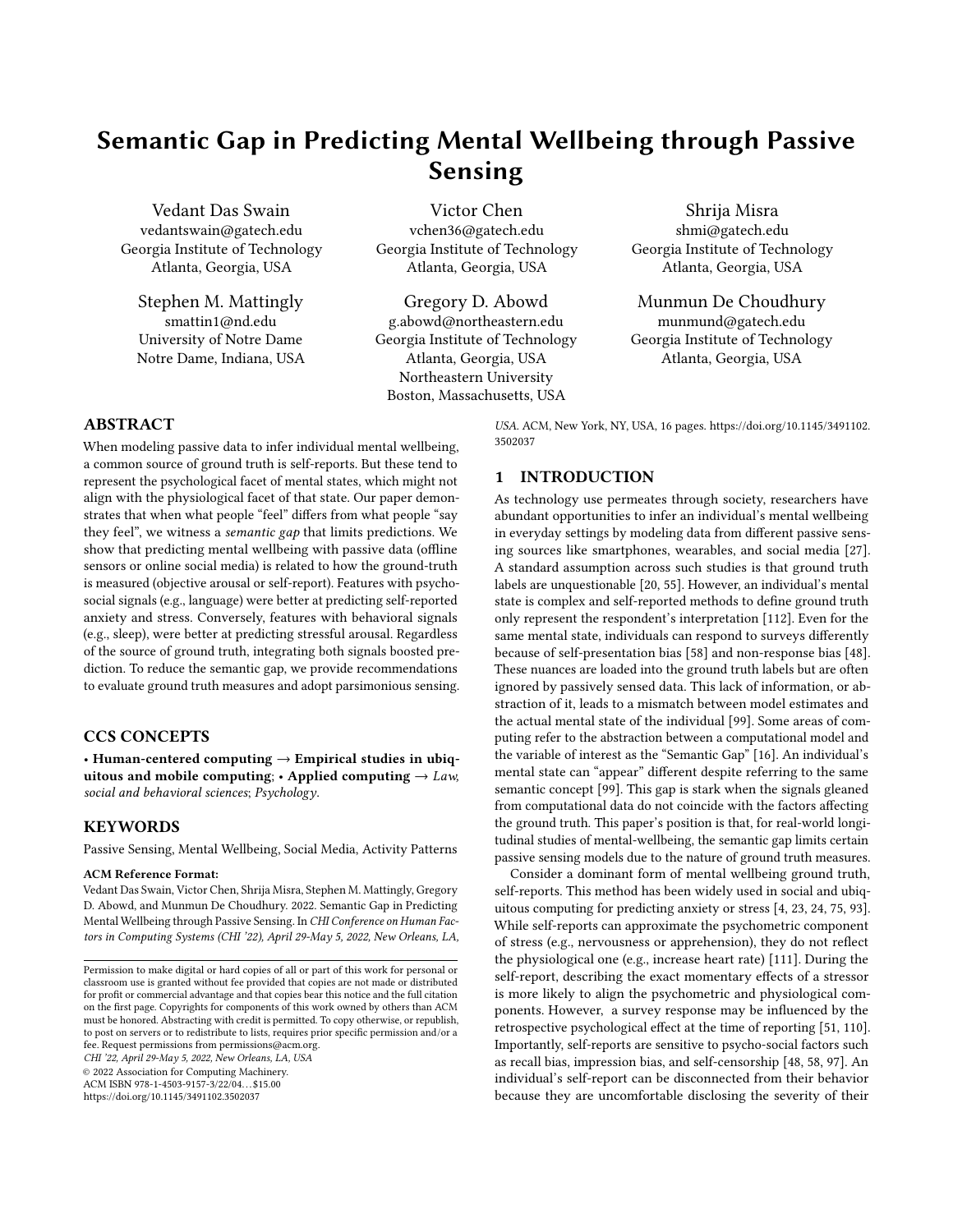situ self-reports are high-level human evaluations and are, therefore, sensitive to multiple social effects that are invisible to passive sensors [\[20\]](#page-13-1). This drives us to study if the semantic gap exists for passively sensing mental states. We believe describing individual mental wellbeing with passive sensing is analogous to using computer vision to describe a visual scene. While computational models are expected to explain the target construct, they are insufficient in explaining the high-level semantics [\[50\]](#page-14-8). This paper is motivated to investigate the loss of information between high-level interpretations of mental wellbeing — such as self-reports and the low-level computational interpretations of behavior — such as inferences from passive sensing.

# <span id="page-2-0"></span>2.2 Representations of Ground Truth for Mental Wellbeing

Since mental wellbeing is a complex concept, human interpretations of it tend to be high-level representations. Even when collected in situ [\[20\]](#page-13-1), the label that is collected is only an evaluative judgment of the participant's mental state [\[112\]](#page-15-1), which tends to describe the psychological aspect of it. [Weiss](#page-15-1) describes, "true affective states, moods, and emotions have causes and consequences distinguishable from the causes and consequences of evaluative judgments" [\[112,](#page-15-1) p. 176]. By contrast, mental states also have physiological artifacts, which might not be reflected in self-reports [\[112\]](#page-15-1).

In social and ubiquitous computing, field studies to infer mental wellbeing rely on self-reports [\[55\]](#page-14-0) as ground truth. These reports are sensitive to factors that influence reporting and self-perception. For instance, [Chan et al.](#page-13-1) qualitatively studied participant experiences with ecological momentary assessment (EMA) tools for wellbeing and found external factors (e.g., commuting, social situations) to influence the quality of self-reports [\[20\]](#page-13-1). Even traditional survey literature states that factors like social desirability can impact participant responses [\[58\]](#page-14-1). This can lead to participants over-reporting certain types of experiences and under-reporting others. In some cases, social norms are stronger indicators of participant reports than personal attitudes [\[54\]](#page-14-13). Moreover, perceptions of wellbeing are often blurred by the subjectivity of memory. For example, participants often overestimate their sleep time in comparison to observed measurements [\[97\]](#page-15-6). Some self-reports describe exceptional events, some describe every episode, while some summarize multiple incidents [\[113\]](#page-15-8). These factors create a misalignment between what participants report, even though participant activities convey the same mental state.

Now, let us consider the fact that wellbeing has physiological aspects [\[112\]](#page-15-1), which are not explicitly captured by self-reports. Compare a case where a participant is running on a treadmill and another where they are chased by a bear. Despite both cases having many similar physiological effects, such as elevated heart rate, a self-reported evaluation of stress is likely to be lower in the treadmill scenario. According to [Russell'](#page-14-14)s Circumplex Model of Affect, mental states such as stress can be described on the basis of arousal (or alertness) and valence (or pleasure) [\[85\]](#page-14-14). However, self-reports are known to be imprecise in describing the arousal aspect [\[51\]](#page-14-4) as it is momentary and very sensitive to the stress event [\[110\]](#page-15-5). In an experimental study of public speaking, [Hellhammer and Schubert](#page-14-4)

found that self-reports of stress were only correlated with the physiological state during the stressful event but not before or after it. A related study found that similar stressors affect the heart rate of participants similarly, but their self-report of stress is highly correlated to higher trait anxiety [\[110\]](#page-15-5). In fact, prior work has encouraged incorporating physiological changes in an individual as a different type of gold standard for ground truth [\[52\]](#page-14-15).

This does not imply that only one representation of wellbeing is "true", nor does it imply that these representations are mutually exclusive. What these works indicate is that the state of a participant's wellbeing can be interpreted differently based on how it is measured. And these different abstractions can lead to a loss of information in computational models because each representation is affected by different kinds of signals. Given these distinctions, our study investigates the related mental wellbeing constructs of anxiety and stress. These constructs are selected because they have different abstractions [\[111\]](#page-15-4), one that is psychometric and the other that is physiological. Moreover, different instruments can measure these different abstractions, i.e., self-reports are skewed towards psychological interpretations while arousal measurements are skewed towards the physiological interpretations. As a result, the first question of the paper (RQ1) is focused on self-report assessments while the second relates to the arousal measurements (RQ2).

# <span id="page-2-1"></span>2.3 Social Signals and Self-Reported Wellbeing

Participant self-reports are sensitive to many factors [\[20,](#page-13-1) [54,](#page-14-13) [58,](#page-14-1) [97\]](#page-15-6), which might not actually affect the participant's mental state, but only their interpretation or their report [\[112\]](#page-15-1). A majority of physical sensing work models behaviors on self-reported measures [\[10,](#page-13-9) [17,](#page-13-10) [19,](#page-13-11) [42,](#page-13-13) [71,](#page-14-10) [104\]](#page-15-9). However, prior work recognizes that models need to consider features that capture the variability in the representation of the target construct [\[118\]](#page-15-10). In mental wellbeing self-reports, this variability (e.g., self-presentation, social norms, and memory specificity) is not captured by physical behaviors, and, therefore, strips such modeling approaches of their true efficacy. By contrast, studies harnessing posts on social media to predict individual wellbeing [\[30,](#page-13-12) [36,](#page-13-8) [65,](#page-14-9) [88,](#page-14-12) [91\]](#page-15-7) have used features that are semantically similar to self-reports.

Despite the popularity of self-reports as ground-truth, a common limitation that is invariably unchecked is the self-presentation bias [\[1,](#page-13-15) [58\]](#page-14-1). This often leads to "deliberate impression management" that is geared towards projecting an appearance based on personal motives. What participants are willing to disclose often gets confounded with how they would like to be perceived [\[53\]](#page-14-16). Similarly, users of social media are constantly juggling with self-presentation issues depending on their audience [\[98\]](#page-15-11). For instance, [Ernala et al.](#page-13-6) found that users vary the depth of their mental wellbeing disclosure based on audience engagement. Relatedly, a common issue with ground truth is response bias (or non-response bias) [\[48\]](#page-14-2). Based on individual differences, certain participants can have a reluctance to respond to certain survey items. For instance, in surveys around alcohol, the non-response of heavy alcohol consumers' is influenced by fear of embarassment [\[59\]](#page-14-17). A corresponding phenomenon on social media is self-censorship, which describes online expressiveness as a function of the social norms of the perceived audience [\[25\]](#page-13-7). [Das and Kramer](#page-13-7) have discussed how gender, age, and the diversity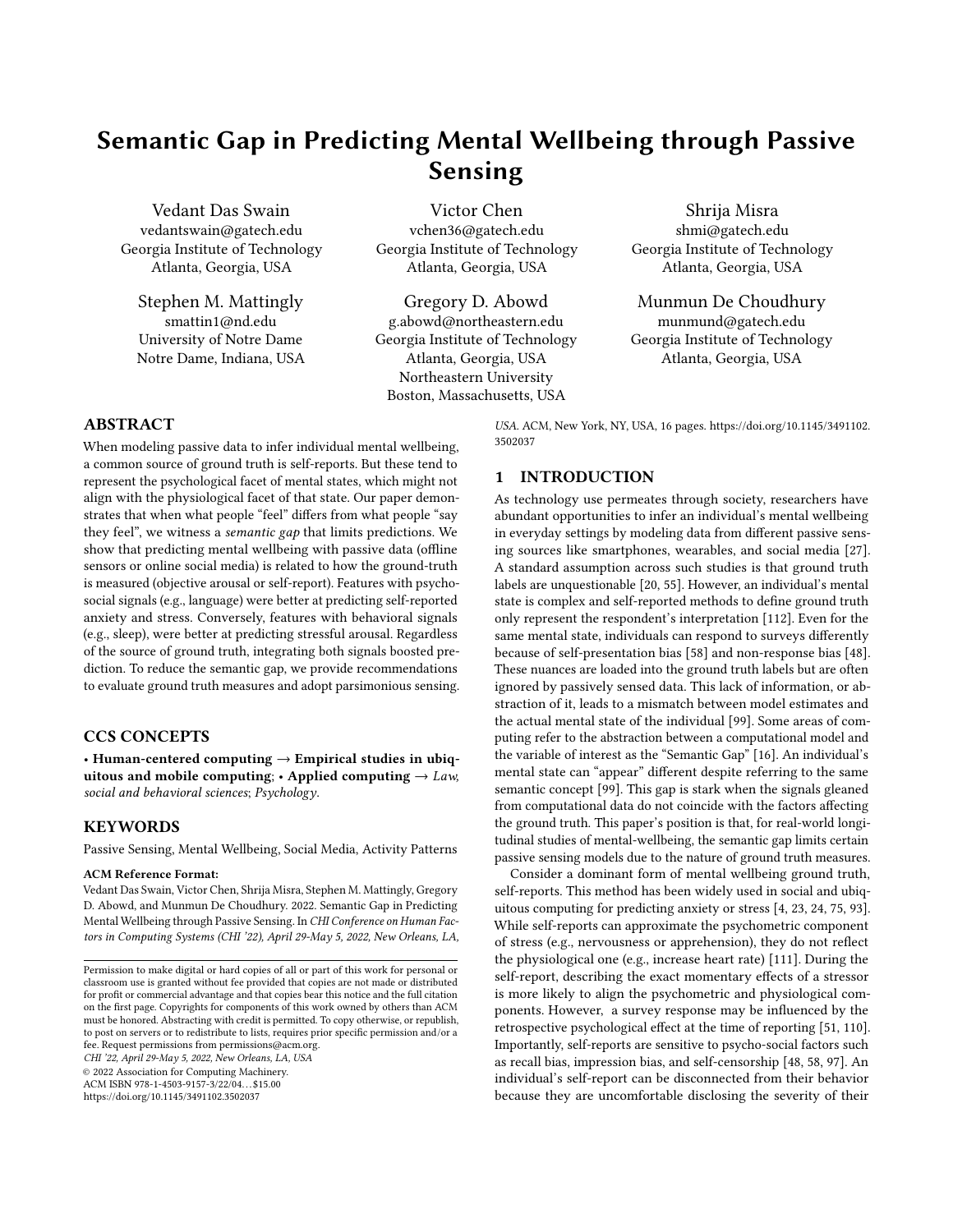of the audience can affect the content posted online. This literature leads us to believe that using passively sensed data from social media can capture some of the ecological factors that influence selfreports. To address our first research question, RQ1: "Compared to behavioral signals, do social signals have a smaller semantic gap with psychological interpretations of wellbeing?", our work investigates two specific hypotheses:

- H1a. Features extracted from social media posts are more predictive of self-reported anxiety than features extracted from sensors of offline physical activity
- H1b. Features extracted from social media posts are more predictive of self-reported stress than features extracted from sensors of offline physical activity

Physical activity data harnessed from offline devices observe a continuous stream of data that is neither segmented nor self-vetted by social effects. Therefore, we speculate that the semantic gap in using the latter to predict self-reported wellbeing will yield a larger semantic gap. Nevertheless, physical activity data can witness some of the social effects discussed earlier as self-presentation can manifest in the offline too [\[46\]](#page-14-18). However, since social media posts are explicitly laced with such factors, we expect it to approximate self-reports more effectively.

# <span id="page-3-0"></span>2.4 Behavioral Signals and Physiological Measurement of Wellbeing

RQ1 challenges the efficacy of passively sensing physical activity to predict psychological wellbeing. Meanwhile, it is also important to comprehend which aspects of wellbeing do physical activity features actually explain. We know that mental states like stress lead to many physiological changes in an individual, which are not captured by self-reports [\[51\]](#page-14-4). Therefore, to complement the previous question, we question if the semantic gap between physical activities and mental wellbeing reduces when the ground truth is measured via physiological assessments.

When facing a fight or flight situation, the body prepares for dynamic actions to cope with it. This manifests as a stress response in a variety of discernible physiological reactions, e.g. the heart beats faster, with more regularity, and therefore vigilance increases [\[41\]](#page-13-16). Today, commodity wearable devices can track the physiological correlates of stress and related constructs, such as heart rate (HR), and these constructs in the long term are important for measuring health [\[8,](#page-13-17) [92\]](#page-15-12). Thus, heart rate monitors and other mobile devices can record objective measures of stress such as increased heart rate and decreased heart rate variability [\[51,](#page-14-4) [73\]](#page-14-19). Moreover, many ubiquitous devices can capture behavioral signatures of the user required to infer such markers. Smartphones and other mobile technologies are capable of rendering features to describe sleep, step count (movement), and device usage. All of which have previously been harnessed to indicate anxiety and stress [\[11,](#page-13-18) [34,](#page-13-19) [86\]](#page-14-7).

Unlike self-reported measures of ground truth, which are sensitive to social effects, physiological measures (e.g., variation in arousal or cortisol) are relatively robust to such factors. Conversely, while individuals are aware of increased physiological changes they may not always report it as stress. Despite similar physiological effects, self-reports of stress reports are often related to the negative emotion [\[101\]](#page-15-13). In this regard, the physical activity of the individual

remains consistent with the physiological experience of stress. For instance, exercise is a positive way to use available energy released by physiological stress responses and is therefore associated with decreased stress and better wellness [\[6,](#page-13-20) [83\]](#page-14-6). Similarly, reduced sleep is known to reflect increased stress because heightened arousal due to stressors augments alertness and thus disrupt sleep [\[86\]](#page-14-7). Even seemingly unrelated behaviors of an individual like phone usage are related to stress [\[76\]](#page-14-5) because they can represent the sleep health of individuals [\[62\]](#page-14-20). These works lead us to our next research question, RQ2: "Compared to social signals, do behavioral signals have a smaller semantic gap with physiological interpretations of wellbeing?", which we investigate with a specific hypothesis:

H2. Features extracted from physical activity sensors are more predictive of high arousal duration than features extracted than social media posts

Since physical activity sensors tend to be an unobtrusive, unfiltered, and longitudinal characterization of an individual's behavior we expect them to approximate physiological changes in the individual [\[78,](#page-14-21) [82\]](#page-14-22). Even though features extracted from social media content can be used to infer physiological markers of wellbeing such as heart rate and arousal [\[90\]](#page-15-14), such information is limited to what people say, not what people do, and therefore poorly approximate physiological changes.

H2 can be viewed as a corollary of H1. While H1a and H1b attempt to expose evidence that high-level factors influencing mental wellbeing self-reports can exacerbate the semantic gap, H2 aims to find evidence that other interpretations of mental wellbeing can exhibit a narrower gap. We would also like to reemphasize that these hypotheses are not intended to assert that one approach is incapable of measuring wellbeing. On the contrary, these are motivated to disentangle how different interpretations of, or methods of measuring, the ground truth are biased towards different approaches based on the underlying factors certain modalities capture [\[118\]](#page-15-10).

## 3 STUDY AND DATA

## 3.1 The Tesserae Project

This work relied on data collected from a large multimodal sensing effort known as the Tesserae Project [\[69,](#page-14-23) [87\]](#page-14-24). This project investigated worker performance and wellbeing in-the-wild by using passively sensed data acquired from off-the-shelf technologies [\[26,](#page-13-21) [72,](#page-14-25) [90\]](#page-15-14), furthering prior work in the community that leverage multimodal sensing to determine individual mental health, wellbeing and related outcomes [\[67,](#page-14-26) [74,](#page-14-11) [81,](#page-14-27) [88,](#page-14-12) [108\]](#page-15-15). Such a dataset is particularly appropriate for our research questions because it contains different interpretations of the ground truth (self-reported and physiological) as well as multiple sources of passive data (physical activity and social media posts).

The dataset contains a set of 757 information workers (involved in fields like engineering, consultancy, and management) recruited from various field sites in the United States in a rolling enrollment from January 2018 through July 2019. This study was approved by the Institutional Review Board (IRB) at the researchers' institutions and the data was de-identified and stored in secured databases with regulated access privileges. On enrollment, participants completed an initial assessment to record individual differences, such as demographics. Subsequently, for purposes of passive sensing, a phone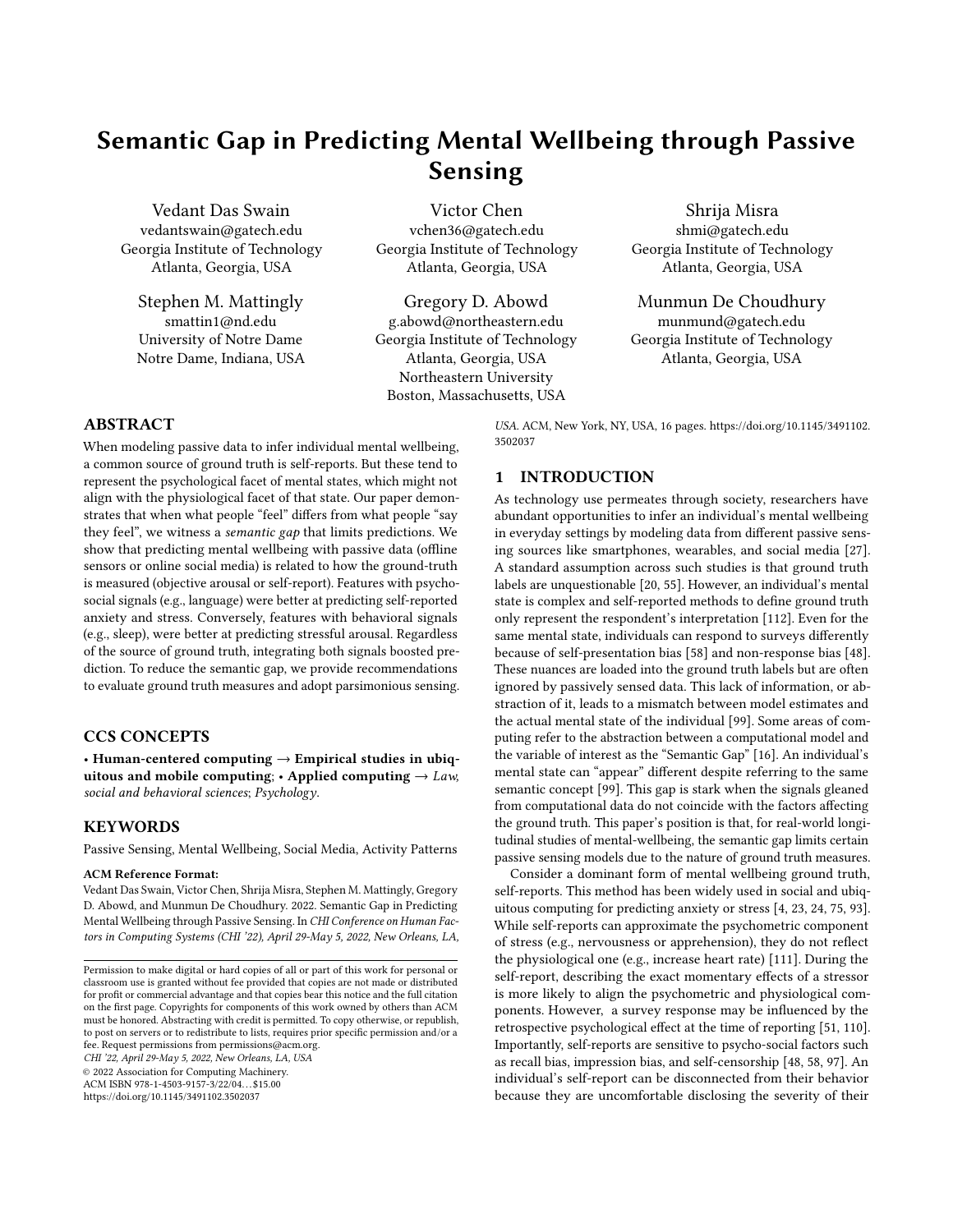<span id="page-4-0"></span>

Figure 1: Summary of participants. The solid red line indicates the median and the dotted green lines indicate the inter-quartile range.

application was installed in participants' smartphones [\[108\]](#page-15-15) and they were provided a wearable device (Garmin Vivosmart) along with Bluetooth beacons (Gimbal) [\[69\]](#page-14-23). These devices captured offline behaviors such as phone usage, locations, steps, sleep, and presence at home. Moreover, a subset of participants explicitly consented to the study of their historical and prospective social media data [\[87\]](#page-14-24). These different data sources represented the different comparative models analyzed in this paper. At the same time, the phone agent facilitated Ecological Momentary Assessments (EMAs) to capture daily variations in mental wellbeing states. The self-reports for anxiety and stress form the basis of the perceptual representation of ground truth (RQ1). Similarly, the wearable provided daily estimates of the duration an individual's physiology was in a state of high arousal (RQ2) [\[8\]](#page-13-17).

This paper only considered those 317 participants that consented to data collection of offline behaviors as well as the social media collection. 129 participants reported they were female and 188 reported they were male (Figure [1b\)](#page-4-0). Figure [1a](#page-4-0) shows the age distribution and the average age was about 35 years (stdev. = 9.27). Figure [1c](#page-4-0) depicts the study period for the participants. On average, participants provided self-reports for 33 days (stdev. = 18.44)

#### 3.2 Ground Truth

Our central argument is that different ground truth for wellbeing are associated with unique ecological factors, which are differentially represented in passive sensing modalities. In particular, this work was scoped to predict anxiety and stress because these wellbeing constructs can be represented both psychologically and physiologically. While the former was captured with self-reports, the latter was measured through precise changes in bodily responses.

3.2.1 Self-Reports. Self-reports are considered a gold-standard method to retrieve ground truth labels in many studies that use passive sensing to infer individual wellbeing [\[10,](#page-13-9) [17,](#page-13-10) [19,](#page-13-11) [30,](#page-13-12) [42,](#page-13-13) [65,](#page-14-9) [71,](#page-14-10) [74,](#page-14-11) [88,](#page-14-12) [91\]](#page-15-7). However, as described in Section [2.2](#page-2-0) and [2.3,](#page-2-1) a self-report is merely an evaluation of the individual's state [\[112\]](#page-15-1) and these evaluations face interference from multiple factors that do not necessarily impact the actual state of the individual's wellbeing [\[20,](#page-13-1) [54,](#page-14-13) [58,](#page-14-1) [97\]](#page-15-6). Notably, values recorded in self-reports are subject to self-presentation bias [\[1,](#page-13-15) [58\]](#page-14-1) and non-response bias [\[48\]](#page-14-2). For RQ1, we studied if certain passive sensing modalities were more predictive of self-reports because they inherently reflect an individual's attitude towards disclosure and censorship.

<span id="page-4-1"></span>

Figure 2: Distribution of Ground Truth. The solid red line shows the median and the dotted green lines show the interquartile range.

Anxiety. The emotional state that represents an exaggerated unpleasantness, negativity, or fear of future events is known as anxiety [\[63\]](#page-14-28). While anxiety can manifest as a trait, reflecting an individual's predispositions to react to certain stimuli, it also occurs as a transitory feeling, or a state [\[63,](#page-14-28) [102\]](#page-15-16). This paper is concerned with the state aspect of anxiety. In fact, state anxiety can be characterized by both conscious perceptions (of apprehension or nervousness) and physiological arousal [\[102\]](#page-15-16). These aspects position anxiety as a viable construct for this study because it can vary in interpretation based on the measurement method. In this dataset, participants responded to a daily single item instrument developed by [Davey](#page-13-22) [et al.](#page-13-22) to record the changes in anxiety [\[28\]](#page-13-22). Figure [2a](#page-4-1) shows the distribution of self-reported state anxiety. On a scale of 1-5, the mean response was 1.68 (stdev. = 0.81).

Stress. The way an entity responds to adverse ecological demands is known as stress [\[95\]](#page-15-17). The environmental factors that elicit stress are known as "stressors", and these contain both psychological or physiological components [\[56\]](#page-14-29). While humans tend to witness stressors that are some amalgam of both components, the effects of each component have differential outcomes in terms of response behaviors and duration [\[56\]](#page-14-29). Therefore, stress is another wellbeing construct that can be interpreted differently based on how it is measured. Particularly, self-reported measures of stress are more indicative of perceived stress or psychological stress [\[61\]](#page-14-30). Participants responded to a daily single-item omnibus question to explore this phenomenon, "Overall, how would you rate your current level of stress?". This instrument was internally validated within the program metrics of the overall project by robustly correlating it with other measures, to establish concurrent validity [\[69\]](#page-14-23). Figure [2b](#page-4-1) shows the distribution of self-reported stress. On a scale of 1-5, the mean response was 1.97 (stdev. = 0.90).

3.2.2 Physiological Measurement. Although self-reported methods to acquire ground truth have dominated studies of passive sensing, wellbeing can be measured in-situ through physiological metrics [\[52\]](#page-14-15). For instance, both anxiety and stress are tied to physiological responses. These physiological responses may intersect with psychological ones, but can be dislocated from them as well (Section [2.4.](#page-3-0) Accordingly, in RQ2, this paper studies if particular passive sensing modalities are more effective predictors of physiological measures, which are robust to social variances but tightly coupled with behavioral changes in the individual.

High-Arousal Duration Both state anxiety [\[102\]](#page-15-16) and stress [\[56\]](#page-14-29) are linked to arousal. When an individual anticipates or is subjected to a stressor they experience physiological changes such as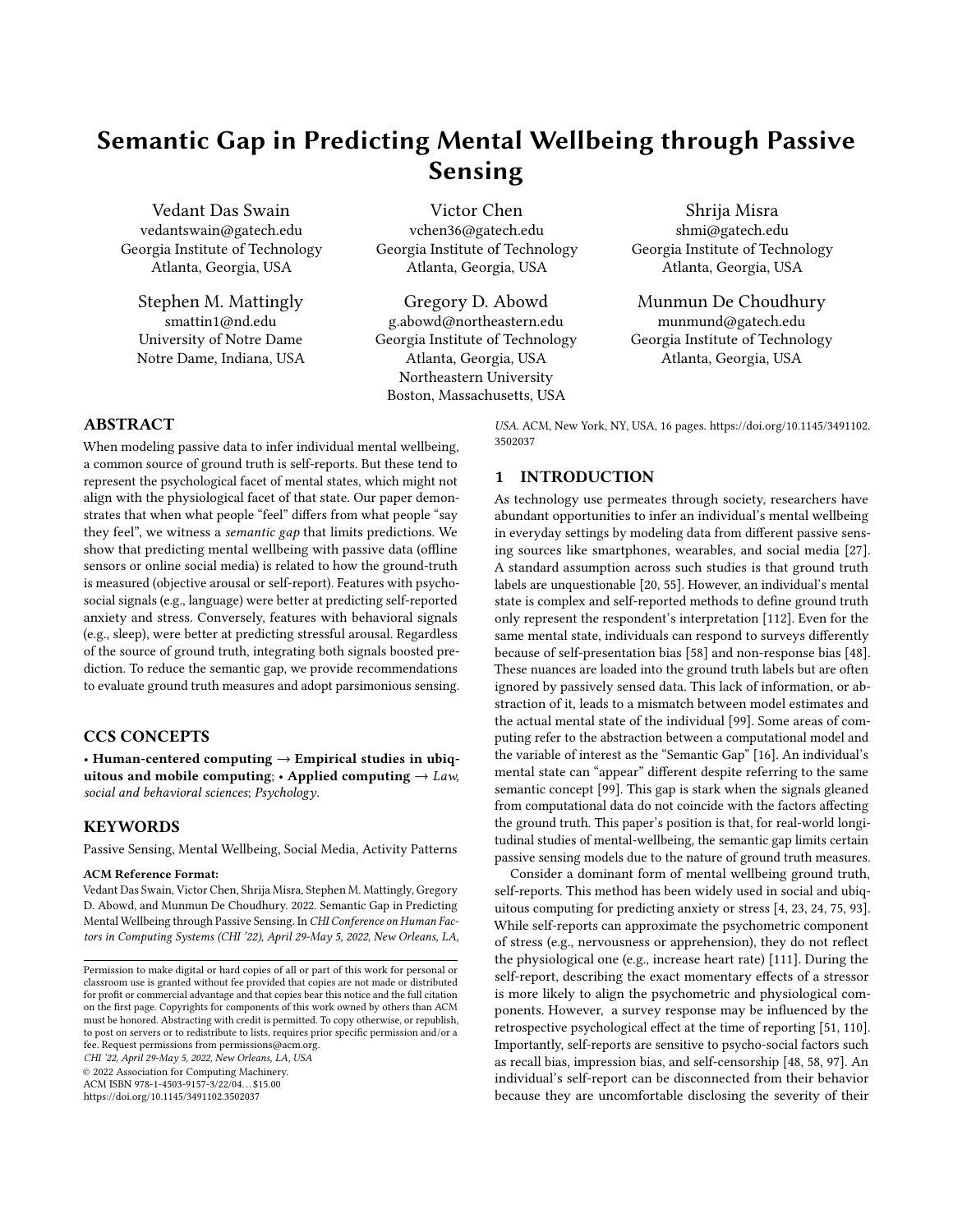<span id="page-5-0"></span>Table 1: Activity features derived from offline sensors; \* : includes features aggregated by epochs, i.e, 24 hours, 12am - 6am, 6am - 12pm, 12pm - 6pm and 6pm - 12am

| Category              | Features                                                                                                                                             | Stream                  |
|-----------------------|------------------------------------------------------------------------------------------------------------------------------------------------------|-------------------------|
| <b>Activity Label</b> | Still duration <sup>*</sup> , walking duration <sup>*</sup> , run-<br>ning duration <sup>*</sup> , unique activity count                             | Smartphone              |
| Movement              | Steps count, steps goal, floors climbed,<br>floors goal, distance covered                                                                            | Wearable                |
| Mobility              | Unique location count, total location<br>count. inter-location distance                                                                              | Smartphone              |
| Sleep                 | Sleep duration, sleep debt, time of<br>wakeup, time of bedtime                                                                                       | Smartphone,<br>Wearable |
| Screen                | Unlock Duration*, Unlock Count*                                                                                                                      | Smartphone              |
| Presence              | Work session duration, desk session<br>duration, desk session count, percent-<br>age time at work, percentage time at<br>desk. 30 minute break count | <b>BT</b> Beacons       |

heightened heart rate (HR) and changes to their heart rate variability (HRV) [\[51,](#page-14-4) [73\]](#page-14-19). Such reactions are linked to a "fight-or-flight" response through the Sympathetic Nervous System (SNS). The participants in our dataset were equipped with wearables that could measure the HR and HRV of the individual. Based on this, we obtained Garmin's HealthAPI's [\[8\]](#page-13-17) estimates of the daily duration for which the user was in a high arousal state [\[29\]](#page-13-23). As per Firstbeat Analytics (the framework powering the API) a simultaneous increase in an individual's HR along with reduced HRV triggers the SNS to activate their body into a stress state [\[103\]](#page-15-18). Prior work has shown that Garmin's HR-based inference of maximal oxygen update — a key physiological indicator of stressful arousal, known as  $VO<sub>2</sub>$  max — was highly correlated ( $r = 0.84$ ) with measurements from clinical instruments [\[57\]](#page-14-31). The Garmin HealthAPI leverages Firstbeat Analytics, which reported that even in free-living conditions, using HR to infer stress demonstrated low error (approximately 5% Mean Absolute Percentage Error) in estimating  $VO<sub>2</sub>$  max [\[114\]](#page-15-19). Garmin wrist-worn devices have been used by researchers in the domain to provide physiological ground truth for modeling passively sensed behavioral signals [\[26,](#page-13-21) [39,](#page-13-24) [90\]](#page-15-14). In this study, we only considered the high arousal duration for days the participants' wearable provided more than 18 hours of data, in order to get a representative sample [\[69\]](#page-14-23). Figure [2c](#page-4-1) shows the distribution of the daily high-arousal duration. On average, for a given day the participant experiences a high-arousal state for 4193 seconds or 1.16 hours.

## 3.3 Passively Sensed Data

Researchers have used several unobtrusive methods to retrieve low-level digital traces or "markers" that describe individuals and use these features to make inferences for mental wellbeing. To illustrate the semantic gap, we focused on two different sources of passive sensing, offline sensors that capture behavioral signals and language on social media that reflects social signals [2.4\)](#page-3-0). By using these sources we built comparative models to predict different interpretations of the ground truth (self-report and arousal duration) and tested our hypotheses to address our research questions.

<span id="page-5-1"></span>Table 2: Language features derived from social media

| Category             | <b>Features</b>                                                                                                                                                                                                                                                                                                                                                                                                                                                                                                                                                                                                                                                                                                           |
|----------------------|---------------------------------------------------------------------------------------------------------------------------------------------------------------------------------------------------------------------------------------------------------------------------------------------------------------------------------------------------------------------------------------------------------------------------------------------------------------------------------------------------------------------------------------------------------------------------------------------------------------------------------------------------------------------------------------------------------------------------|
| LIWC                 | Affective attributes: anger, anxiety, negative and posi-<br>tive affect, sadness, swear; Cognitive attributes: causa-<br>tion, inhibition, cognitive mechanics, discrepancies,<br>negation, tentativeness; Perception: feel, hear, insight,<br>see; Interpersonal focus: first person singular, second<br>person plural, third person plural, indefinite pronoun;<br>Temporal references: future tense, past tense, present<br>tense; Lexical density and awareness: adverbs, verbs,<br>article, exclusive, inclusive, preposition, quantifier;<br>Biological concerns: bio, body, death, health, sexual;<br>Personal concerns: achievement, home, money, reli-<br>gion; Social concerns: family, friends, humans, social |
| Sentiment<br>N-Grams | Positive score, negative score, neutral score<br><b>Top 500</b>                                                                                                                                                                                                                                                                                                                                                                                                                                                                                                                                                                                                                                                           |

3.3.1 Physical Activity. To collect continuous physical activity data, participants had of three different sensor streams, (i) smartphone, (ii) wearable, and (iii) Bluetooth beacons, as introduced above. The application installed in the smartphone [\[108\]](#page-15-15) measured screen activity (or device use), tracked GPS location, and provided activity labels [\[7\]](#page-13-25). The wrist-worn wearable estimated activity duration, step counts and was combined with the screen usage to yield sleep features. Lastly, the Bluetooth beacons were placed on the front door of the participant's residence and on their work desk. These beacons were observed by the individual's phone agent [\[9\]](#page-13-26) to infer the time they spent on their desk, when they came into work, and how frequently they were away from the desk [\[26\]](#page-13-21). Table [1](#page-5-0) summarizes the features derived from this set of sensors. These features are grounded in prior works of passive sensing [\[12,](#page-13-27) [72,](#page-14-25) [108\]](#page-15-15). For this paper, we only analyzed the data collected on days that the user provided self-reports. Every feature was aggregated at a day-level (e.g., daily mean) for each day in the sample.

3.3.2 Social Media Language. For this paper, we specifically focused on the data on participant posts on Facebook, given Facebook was the most widely used platform in our participant pool [\[87\]](#page-14-24). Social media data provided psycholinguistic attributes of the participant posts using LIWC (Linguistic Inquiry and Word Count) [\[79\]](#page-14-32) This lexicon has been used in prior work to study mental health and wellbeing through social media [\[30\]](#page-13-12). Based on this [\[30\]](#page-13-12), we also used 50 categories of LIWC that [De Choudhury et al.](#page-13-12) segregated into the 9 different groups, affective attributes, cognitive attributes, perception, interpersonal focus, temporal references, lexical density and awareness, biological concerns, personal concerns, and social concerns. Additionally, posts were characterized with sentiment analysis (score for positive, negative, and neutral label) [\[66\]](#page-14-33). Lastly, this data provided a large set of open vocabulary features, i.e., the usage of the top 500 n-grams [\[24\]](#page-13-5) within the corpus of all posts in the study. These features were sparse because n-grams do not appear consistently on all posts but are still a mainstay in language-based predictions of mental wellbeing [\[3,](#page-13-28) [91,](#page-15-7) [109\]](#page-15-20). Table [2](#page-5-1) summarizes these features.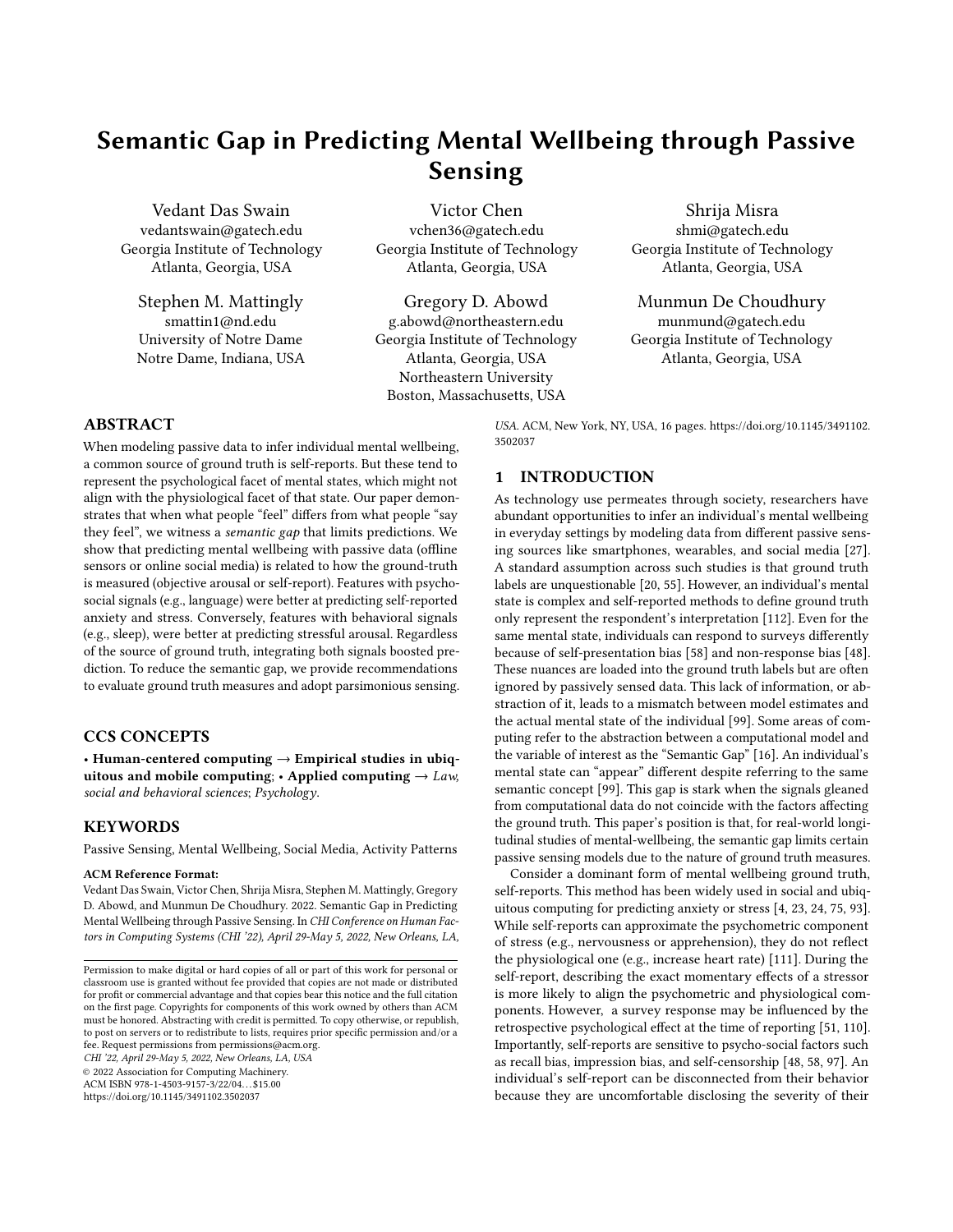<span id="page-6-0"></span>

Figure 3: The triangulation framework helps compare different prediction models. For H1a and H1b,  $M_{DA}$  and  $M_{S}$  predict self-reports of anxiety and stress respectively. For H2,  $M_{D\partial}$  and  $M_{S}$  predict high arousal duration.

#### 4 METHOD

To test our hypotheses, we compared the performance of two approaches for predicting different ground truth for mental states. The first used modalities with psycho-social signals,  $M_{\text{S}}$  (social media language features), while the second used those with behavioral signals,  $M_{p,d}$ (physical activity features). Neither self-report assessments nor arousal measurements alone can comprehensively capture the nuances of anxiety or stress. Therefore, we compared different approaches to predict them as a means to disentangle the semantic relationship between low-level computer representations and high-level mental wellbeing constructs. This approach was motivated by previous works that used quantitative data triangulation [\[36\]](#page-13-8). The general framework of triangulation [\[31\]](#page-13-29) is suitable for deconstructing predictive analysis of wellbeing using passive sensing because it "adds rigor, breadth complexity, richness, and depth to any inquiry". Figure [3](#page-6-0) illustrates an overview of our investigation framework.

#### 4.1 Feature Engineering

This paper refers to both anxiety and stress as 'states', because these change in short periods of time. In the scope of this work, the ground truth measures (both self-report and arousal) were collected at the day-level granularity [\[69\]](#page-14-23). Prior works in pervasive sensing for mental wellbeing [\[38,](#page-13-30) [96,](#page-15-21) [107\]](#page-15-22) motivated us to analyze behavior not just during the day of ground-truth measure, but also in periods preceding it. Even theoretically, mental states are indicated by general trait behavior that changes but is less sensitive [\[110\]](#page-15-5). Therefore, our approach accounted for the historic sensor data to approximate the target concept. To this end, we first collated features that spanned a period prior to the prediction day.

4.1.1 Feature Windows. The predictive models we built for both  $M_{\nu a}$  and  $M_{\nu s}$  to consider a window of time for the features. For instance, to predict the state-anxiety (H1a) for day  $n$  the model analyzed features in a span of  $d$  days before  $n$ . Here,  $d$  dictates the fixed window size.

Physical Activity. In our dataset, since offline sensors could continuously monitor individuals we varied the window size between 1 − 15 days. This results in  $f \times d$  dimensions if f is the original set of features computed for each day and  $d$  is the window size. Importantly, these sensors were not active before the first self-report was collected for any participant [\[69\]](#page-14-23), therefore this modality was limited in how far the window could stretch retrospectively. Since the average participants had 31 labels the upper limit of 15 days was chosen to balance the remaining days for evaluation. If a window of, say, 31 days was chosen then in most cases, only the most recent label would have physical activity features for every day while all days before that would have empty data.

Online Language. Unlike physical activity data, which provided a near-continuous and contiguous signal, the online language data obtained from social media is extremely sporadic. Social media can be considered a form of "virtual sensor" that capture rich momentary events, which occur irregularly [\[106\]](#page-15-23). This is inherent to the approach as people do not post regularly, thus making social media platforms approximate event-based sensors. Thus, the window size for this modality varied between 30 − 180 days, with a shift of 30 days between each window. In contrast to offline sensors that were only instrumented after enrollment, social media allowed us to access data prior to enrollment and could, therefore, support a much broader window [\[87\]](#page-14-24).

4.1.2 Prepossessing. This section elaborates on our methodology for imputing missing values and standardizing features in windows. Physical Activity. On certain days particular features could be missing due to participant compliance (e.g., the participant did not charge a device or data failed to log). Consequently, we imputed the missing values of a feature by substituting it with the mean of that feature for an individual for a given window. To demonstrate, if a feature value was missing for an original feature  $f^a$  on day  $d_j$ , then the average will be  $\sum_{j=1}^d f_j^a/d$ , where d is all days the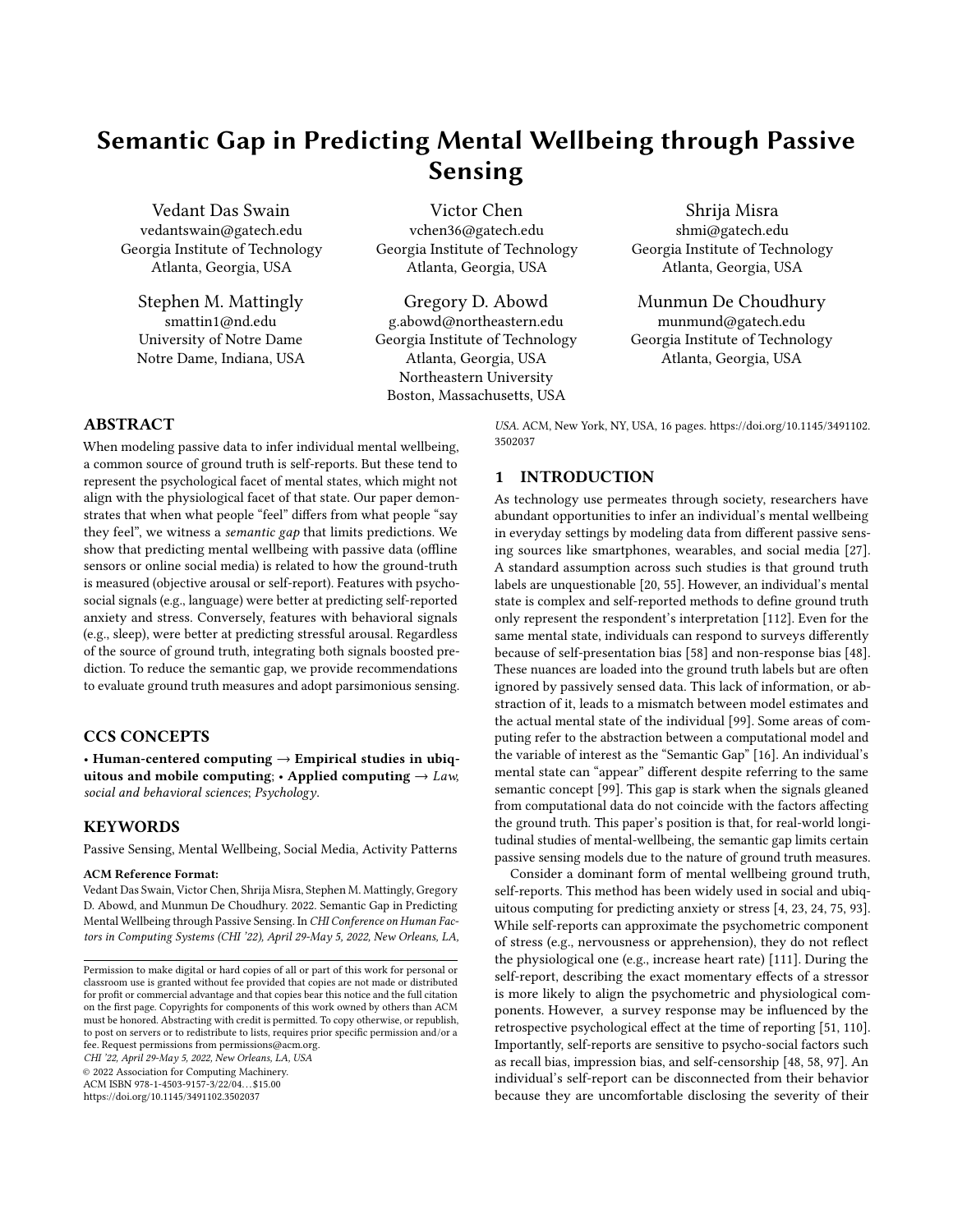<span id="page-7-0"></span>

Figure 4: Comparing models with different window length  $\overline{a}$ to predict anxiety to predict anxiety

<span id="page-7-2"></span>

(H<sub>1b)</sub>, and  $\sigma$  and objective measured high-arousal duration (H2). In particular duration (H2). In particular,  $\sigma$ Figure 5: Comparing models with different window length<br>to predict stress that rely on ensemble learning because these approaches "reduce to predict stress to predict stress

feature was not null. After this the features were standardized by subtracting the mean of the feature values and dividing it by the  $\,$ standard deviation. Similar to the imputation, the standardization procedure was also applied within windows, i.e., the average and standard deviation for any feature  $f_i^a$ , was calculated on  $[f_1^a, f_d^a]$ <br>where *d* is the window size where  $d$  is the window size.  $\ddot{\mathbf{r}}$  as the space input features  $\ddot{\mathbf{r}}$ , such as those ex-standard space ex-standard space ex-standard space ex-standard space ex-standard space ex-standard space ex-standard space ex-standard space ex-standar

Online Language. Empty values occur more frequently because most participants did not post everyday. Because of this limitation,<br>CW fold care could call the washing out any true variations. Therefore, we heuristically rejected windows<br> $\mathbf{r}$ that have fewer than 1 post per week on account of low density. This was followed up by the approach described earlier where both<br>imputation and standardization are applied within windows. filling in missing values with averages could lead to washing out This was followed up by the approach described earlier where both  $\;$ 

## <span id="page-7-3"></span>4.2 Feature Processing and Model Training  $n = 1$  and the model of model training.

We developed different non-linear regression models for  $M_{pa}$  and we accele alternation and mean regression means for  $m_{pd}$  and  $M_{5m}$  to estimate self-reported state anxiety (H1a), perceived stress (H1b), and objectively measured high-arousal duration (H2). In particular, we trained models with both modalities using estimators<br>We self-reported and self-reported and self-reported and self-reported and self-reported and self-reported and self-reported and self-reported and self-repor the variance — thereby improving the accuracy" of estimates [\[117,](#page-15-24) p. 1]. The Random Forest regressor aggregates independent decision trees, each of which learns on a random sample of input features [\[64\]](#page-14-34). *Gradient Boost* learns incrementally over time by increasing the importance of poorly estimated observations in every  $\;$ subsequent iteration [\[35\]](#page-13-31). An additional variation to this is Extreme $\overline{a}$ Gradient Boosting (*XGBoost*), which is both robust to noise and<br>designed to declarithe same in anti-fortage [21], and a change of designed to deal with sparse input features [\[21\]](#page-13-32), such as those ex-<br>the the best sparse in late Magazene in different we del was that rely on ensemble learning because these approaches "reduce tracted from social media data. Moreover, a different model was

#### <span id="page-7-1"></span>Table 3: Summary of between models comparison for self-Table 3: Summary of between models comparison for selfreported anxiety

 $\frac{1}{2}$ · $n < 1$  · · $n < 0$ ·1  $(\cdot^2: p < 1, \cdot^2: p < 0.1, \cdot^{**}: p < 0.05, \cdot^{**}: p < 0.01, \cdot^{***}: p < 0.001)$ 

|                    |           | Pearson's R  | <b>SMAPE</b> |              |  |
|--------------------|-----------|--------------|--------------|--------------|--|
| Regressor          | $M_{DA}$  | $M_{\rm sm}$ | $M_{DA}$     | $M_{\rm sm}$ |  |
| Random Forest      | $0:34***$ | $0:56***$    | 0.18         | 0.16         |  |
| Gradient Boost     | $0:27***$ | $0:51***$    | 0.19         | 0.17         |  |
| <b>XGBoost</b>     | $0:27***$ | $0:51***$    | 0.19         | 0.17         |  |
| Window Size (days) | 13        | 30           |              | 30           |  |

built for every window size and each model was trained using a 5unt for every window size and each moder was<br>ald areas volidation mothed Additionally the sui tance are parameters for each moder provj. Since the information<br>used to predict the target value for each day was spread across a window of d days, it leads to  $f \times d$  dimensions, which can sabotage whilow of a days, it is also  $t \times a$  dimensions, which can sabolage the training because of the curse of dimensionality. To tackle this random Forest 0.33 and the case of uncertainty. To take this we employed certain feature transformation and reduction techniques to improve the model training. These processing approaches more to improve the model relating. These processing approaches are applied to each model separately, i.e., it is unique to the window are applied to each moder separately, i.e., it is unique to the window<br>size. Given our cross-validation approach, these feature processing size. Given our cross vandation approach, these reduce processing steps were "fit" only to the training data without incorporating any reps were the omy to the training data without incorporating any<br>f the observations in the testing folds. of the observations in the testing folds. fold cross-validation method. Additionally, the grid search approach<br>through the group was team for you have also the distribution of the information tuned the parameters for each model [\[100\]](#page-15-25). Since the information

 $\overline{a}$  and  $\overline{a}$   $\overline{a}$  mutual Information. Lastly, for  $\overline{a}$ 4.2.1 Coefficient of Variance. First, we estimated the variance explained by each dimension measuring the *coefficient of variance*<br>(SU) fail with  $(CV)$  [\[91\]](#page-15-7). With a conservative bound, we remove dimensions that are beyond 1 standard deviation of the average CV. For the linguistic features included in the  $M_{sm}$  models, this typically led to a dimension reduction by 20 − 26% with windows varying between 30 − 180 days. For the physical activity features in  $M_{\rho a}$ , this led to it produces a better model without this selection. a reduction of 32 − 14% for windows of size  $1 - 14$  days. Note: The  $M_{\sf p}{}_{\sf a}$  model used in H2 does not use this aspect of the pipeline because

4.2.2 Principal Component Analysis. Next, we further reduced the dimensions by performing PCA on the remaining dimensions [115]. This approach identifies latent components in the data (linear combinations of existing dimensions) that explain maximum variance. The first set of principal components that can cumulatively explain more than 90% of the variance in the data were selected as dimensions going forward. For  $M_{\rho a}$ , between window sizes of 1−14 days, this process reduced dimensions by 62 – 84% respectively. Similarly, for  $M_{\text{5m}}$ , between window sizes of 30 − 180 days we observed a reduction of 51 − 86%.

<span id="page-7-4"></span>4.2.3 Mutual Information. Lastly, for  $M_{sm}$  we included a final shortlist of dimensions based on mutual information between the  $\,$ input dimensions and the target variable [105]. Based on the mutual information scores, this process selected the top 10 percentile dimensions. It is important to note that this procedure is both unnecessary and detrimental to apply on the features of  $M_{\rho a}$  as these models had lower dimensionality to begin with and reduction  $\hspace{0.1mm}$ beyond the PCA described earlier generated weaker models.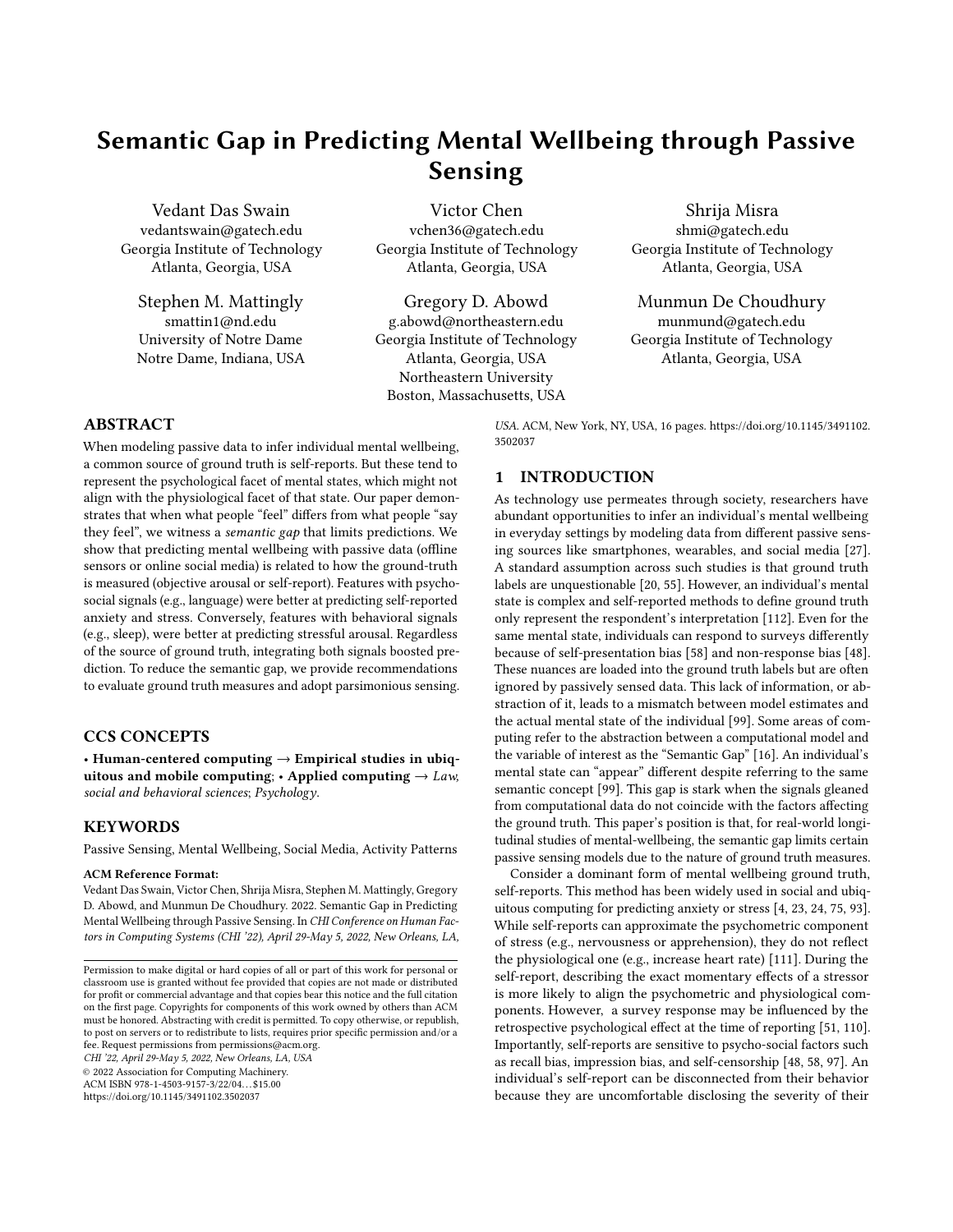## 5 RESULTS

This paper studies the semantic gap by comparing different prediction approaches with an analytic process grounded in the data triangulation framework [\[36\]](#page-13-8). This framework enabled us to methodologically evaluate heterogeneous approaches to understand the same phenomenon [\[31\]](#page-13-29). The approaches we compared in this study differ in terms of both data source and methodology. Therefore, for each , this paper addresses the research questions on the basis of the best models for  $M_{pa}$  and  $M_{sm}$ .

Within Modality Comparisons. The best model was chosen based on the highest pooled Pearson's correlation between the true values and the predicted values. Specifically, we pooled together the predictions from each cross-validation fold and then computed the correlation with the ground truth. This approach is robust to heterogeneity in target variables' distribution between folds and provides a more generic measure of performance [\[2\]](#page-13-33). We used the Pearson's correlation coefficient because it spans all samples to describe a complete relationship, is not sensitive to the distribution of samples, and does not assume normality [\[77\]](#page-14-35). This correlation contrasts a model's input features and the target variable. For internal validity of the regression models, we compared the Symmetric Mean Absolute Percentage Error (SMAPE) against an arbitrary regression model that always predicted the mean of the training data.

Between Modality Comparisons. Once the best models of  $M_{DA}$ and  $M_{\text{S}m}$  were identified we validated comparisons between  $M_{\text{p}a}$ and  $M_{\text{S}m}$  by performing a permutation test [\[5,](#page-13-34) [105\]](#page-15-27). Essentially, we attempted to reject the null hypothesis that a random set of features in a similar feature space (range and dimensionality) will still perform better than the worse model [\[91\]](#page-15-7). We permuted these random features and computed the probability (p−value) of such an arbitrary model improving over the benchmark.

# <span id="page-8-2"></span>5.1 RQ1: Semantic Gap in Predicting Psychological Aspects of Wellbeing

5.1.1 H1a:  $M_{\text{sm}}$  is a better predictor of self-reported anxiety. We find language on social media to be more indicative of self-reported state anxiety when compared with physical activity from offline sensors. With physical activity features, we find the best model for  $M_{\nu a}$  to be with a window length of  $d = 14$  and using the Random Forest regressor (Figure [4a](#page-7-0)). This model recorded a Pearson's  $r=$  0:34. In comparison to an arbitrary regressor, which demonstrated a SMAPE<sup>=</sup> <sup>0</sup>:20, this model shows a SMAPE<sup>=</sup> <sup>0</sup>:18, a 10% improvement over the baseline. By contrast, for the same target variable, the best  $M_{\text{sm}}$  model was at  $d = 30$  with a Random Forest regressor (Figure [4b](#page-7-0)), which yields a Pearson's r<sup>=</sup> <sup>0</sup>:56. In comparison to the baseline (SMAPE<sup>=</sup> <sup>0</sup>:21), this model improves by 30% (SMAPE<sup>=</sup> <sup>0</sup>:14). Between models, we see the Pearson's r in the anxiety values predicted by  $M_{\text{S}}$  to be 64% better than values predicted by  $M_{D2}$ . To test the robustness of this comparison we ran the pipeline for  $M_{\text{S}}$  1000 times with randomly generated permutations of the feature values and find the probability of improvement over  $M_{\nu a}$  to be less than 0:001. As a result, this asserts  $M_{\nu s}$  is more predictive of self-reported state anxiety than  $M_{\rho a}$ , and this supports hypothesis H1a (Table [3\)](#page-7-1).

#### <span id="page-8-0"></span>Table 4: Summary of between models comparison for selfreported stress

 $(2\cdot p < 1, ?:p < 0.1, '^{**}:p < 0.05, '^{***}:p < 0.01, '^{***}:p < 0.001)$ 

|                       | Pearson's R |              | <b>SMAPE</b> |              |
|-----------------------|-------------|--------------|--------------|--------------|
| Regressor             | $M_{DA}$    | $M_{\rm sm}$ | $M_{DA}$     | $M_{\rm sm}$ |
| Random Forest         | $0:37***$   | $0:51***$    | 0.18         | 0.17         |
| <b>Gradient Boost</b> | $0:31***$   | $0:44***$    | 0.18         | 0.18         |
| <b>XGBoost</b>        | $0:32***$   | $0:45***$    | 0.18         | 0.18         |
| Window (days)         | 14          | 30           | 14           | 30           |

5.1.2 H1b:  $M_{\text{sm}}$  is a better predictor of self-reported stress. Similar to the previous result, language on social media is more predictive of self-reported stress than physical activity from offline sensors. In the case of  $M_{Dd}$ , the window length of  $d = 14$  with the Random Forest regressor (Figure [5a](#page-7-2)) emerged at the best model with a Pearson's  $r= 0:36$ . This improved on the baseline (SMAPE= 0:20) by 10% (SMAPE= 0:18). On the other hand, the best  $M_{\text{S}}$ m model was at a  $d = 30$ , also with Random Forest shows a *Pearson's*  $r = 0.51$ (Figure [5b](#page-7-2)). Compared to the baseline (SMAPE<sup>=</sup> <sup>0</sup>:20), this model had a SMAPE= 0:17, i.e., a 15% improvement. When comparing the two models, we find the Pearson's r of  $M_{\text{Sf}}$  to be 37% better than that of  $M_{\nu a}$ . The permutation test was run 1000 times for random versions of  $M_{\text{S}}$  and improved over  $M_{\text{D}}$  less than 0:001 of the time. Based on the results,  $M_{\text{S}}$  was a better predictor of self-reported stress than  $M_{\rho a}$ , and therefore the hypothesis H1b holds (Table [4\)](#page-8-0).

<span id="page-8-1"></span>5.1.3 Post-Hoc Analysis. The results of the experiments argue that features extracted from social media posts can encapsulate analogous phenomena and therefore predict the target variable better. However, social signals can be derived from data acquired through offline signals as well. Since offline interactions are subject to similar presentation effects [\[46\]](#page-14-18), we performed an additional experiment that augments  $M_{DA}$  with some physically sensed social features. In particular, we used the Bluetooth beacons to identify social behaviors, such as the time of first interaction, number of unique interactions, and their duration (Table [5\)](#page-9-0). We included these features in the models used to test  $M_{pa}$  to predict the ground truth. The paper refers to this combined modality as,  $\mathcal{M}^*_{\rho a}.$  In fact, the pipeline used for  $M_{\rho a}$  is the best framework for  $M_{\rho a}^*$  as well. For anxiety, the optimal results were produced with a random forest regressor at a window length of  $d = 13$  where the Pearson's r is 0:49. Albeit still less than  $M_{\text{S}m}$  (Pearson's r is 0:56), this was markedly more than the best model for  $M_{DA}$  (Pearson's r is 0:34) by 64%. Actually, for predicting stress, the best results emerged with the same regressor and same window length (Pearson's  $r = 0.51$ ). Not only was it better than  $M_{pa}$ (Pearson's r = 0:37) by 41%, it was comparable to  $M_{\text{S}}$  as well (Pearson's r = 0:51).

<span id="page-8-3"></span>5.1.4 Interpretation. The results for predicting self-reported anxiety and self-reported stress support our hypotheses towards our first research question, which investigates if features encapsulating social signals reduce the gap with self-reported measures of wellbeing (Figure [6a](#page-9-1) and Figure [6b](#page-9-1)). To reemphasize the intuition behind these hypotheses we reiterate the motivation discussed in Section [2.3.](#page-2-1) Mental wellbeing constructs like anxiety and stress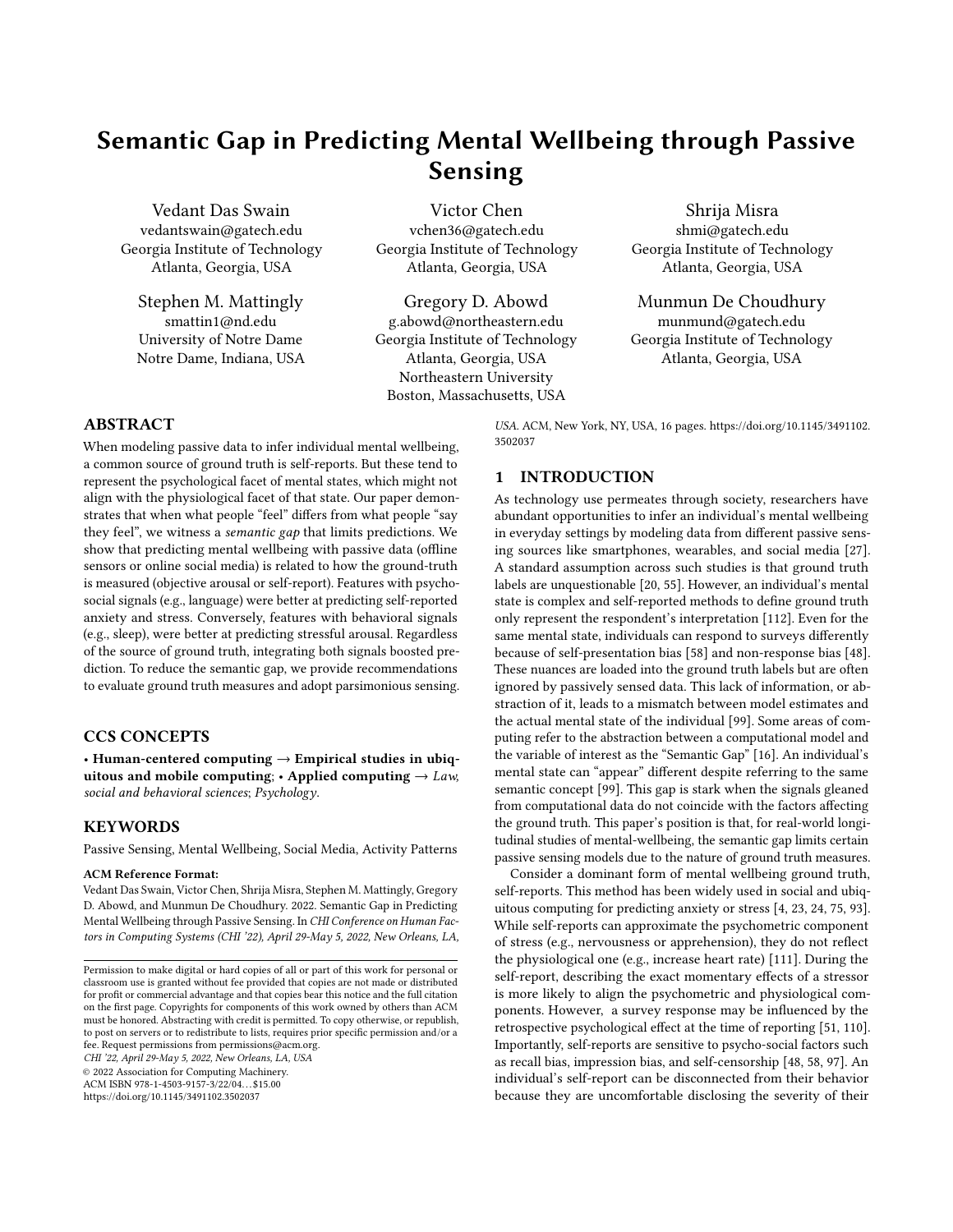| Category   | Features                                                                                                                                                                                           | Stream          |
|------------|----------------------------------------------------------------------------------------------------------------------------------------------------------------------------------------------------|-----------------|
| Colocation | Time of first and last interaction, num-<br>ber of interactions, number of unique<br>participants, duration of interactions,<br>percentage alone, percentage with at<br>least one/two/three others | BT Bea-<br>cons |

<span id="page-9-1"></span>

Figure 6: Comparison between best models of Figure 6: Comparison between best models of different  $\log_{1}$ modalities (RQ1)

have different aspects. Self-reports are skewed to capture the psy-the individual actually behaves. Moreover, self-reports are influenced by many social effects of self-presentation such as impression<br>enced by many social effects of self-presentation such as impression enced by many social encers of self-presentation such as impression<br>management [\[53,](#page-14-16) [58\]](#page-14-1) and response bias [\[48\]](#page-14-2). These effects are inmanagement [55, 56] and response blas [46]. These checks are in<br>conspicuous to sensors that capture physical activity, even though management [52, 57] and response bias [47]. These effects are in-that data can be modeled to predict such self-report (evident from that data can be modeled to predict such sensors to port (evident from<br>the improvement on the baseline). By contrast, data sourced from the improvement on the baseline). By contrast, data sourced from<br>social media are weaved with similar ecological effects that could in-social incula are weaved with similar ecological enects that could in<br>fluence an individual's self-report. For example, self-disclosure [\[37\]](#page-13-6) nuchce an marviolaar's self-report. For example, self-discrosure [37] and self-censorship [\[25\]](#page-13-7) are both factors that affect the language  $f$  and self-censorsing  $[25]$  are both needed sthat ancet the hanguage posted online. This could explain why  $M_{\text{S}m}$  exhibited better results have different aspects. Self-reports are skewed to capture the psychological aspects [\[51\]](#page-14-4) that might not be concordant with how

<span id="page-9-0"></span>

 $\Gamma$ istan  $\sigma$ k  $\Gamma$ a activity features was dala than the cliff corresponding than the corresponding to  $\Gamma$ Figure 7: Comparing models with different window length<br>to gredist high againsed duration to predict high-arousal duration

<span id="page-9-3"></span> $\tau$ -ble Goost regressor (figure 1a), which showed a between the 1a, to Table 6: Summary of model comparison between models to predict high-arousal duration<br>(( ) = 150, the best (\*) = 100, control occured at (\*\*\*) = 10,000, control occur predict high-arousal duration

 $A^{(-2)}:\rho < 1$ ,  $A^{(+2)}:\rho < 0.1$ ,  $A^{(+2)}:\rho < 0.005$ ,  $A^{(+2)}:\rho < 0.001$ ,  $A^{(+2)}:\rho < 0.001$  $({}^{\text{-}}:\!p < 1, \, \text{``}:p < 0.1, \, \text{``}:p < 0.05, \, \text{``}^{**}\text{''};p < 0.01, \, \text{``}^{***}\text{''};p < 0.001)$ 

|                       | Pearson's R |              | <b>SMAPE</b> |              |  |
|-----------------------|-------------|--------------|--------------|--------------|--|
| Regressor             | $M_{DA}$    | $M_{\rm sm}$ | $M_{DA}$     | $M_{\rm sm}$ |  |
| Random Forest         | $0:63***$   | $0:56***$    | 0.45         | 0.46         |  |
| <b>Gradient Boost</b> | $0:60***$   | $0:54***$    | 0.46         | 0.46         |  |
| <b>XGBoost</b>        | $0:61***$   | $0:55***$    | 0.43         | 0.46         |  |
| Window (days)         |             | 150          |              | 150          |  |

than  $M_{\rho a}$  when trying to predict self-reports. Relatedly, incorporating more explicitly social features in offline sensing also shows to pursue such an analysis in the light of RO1 was to estimate the light of RQ1 was to estimate of RQ1 was to estimate the light of RQ1 was to estimate the contract of RQ1 was to estimate the contract of RQ1 was to estimat an improvement in the prediction ( $M^*_{\rho a}$ ).

#### <span id="page-9-4"></span>5.2 RQ2: Semantic Gap in Predicting ∗ Physiological Aspects of Wellbeing the procedure predict of wellbeing.

5.2.1 H2:  $M_{pa}$  is a better predictor of objectively-measured higharousal duration. While predicting high-arousal duration the model built with physical activity features was better than the corresponding model built with social media language features. We find the best model for  $M_{p,a}$  to be at window length of  $d = 15$  with the XGBoost regressor (Figure [7a](#page-9-2)), which showed a *Pearson's r*= 0:63.<br>This curposeed the baseline (SM4*PE* = 0:54) by 16% (SM4*PE* = 0:45). This surpassed the baseline (SMAPE= 0:54) by 16% (SMAPE= 0:45).<br>In comparison, the best performing  $M_{\text{av}}$  model occured at  $d = 150$ . In comparison, the best performing  $M_{sm}$  model occured at  $d = 150$ , features can lead to with Random Forest, which yielded a *Pearson's r*= 0:56 (Fig-<br>1.3 Participant-Independent Models And  $\frac{1}{2}$  Participant Models Pearson is result on the model had a SMA *PE* = 0:43 i.e., a 20% impro ure [7b](#page-9-2)). This model had a *SMAPE* = 0:43, i.e., a 20% improvement on<br>the baseline (SMAPE = 0:54). In comparison to *M*<sub>an</sub>, the *Pearson's* r the baseline (SMAPE= 0:54). In comparison to  $M_{sm}$  the Pearson's r<br>of  $M_{\odot}$  is 13% better. To reject the possibility of chance improvement, from 1000 randomly generated permutations of  $M_{\rho a}$  less than 0:01 feature sets improved over  $M_{sm}$ . These results indicate<br>that  $M_{\text{min}}$  is a better predictor of self-reported stress than  $M_{\text{min}}$  and that  $M_{\rho a}$  is a better predictor of self-reported stress than  $M_{\text{S} m}$  and therefore supports hypothesis H2 (Table 6). of  $M_{pa}$  is 13% better. To reject the possibility of chance improve-

<span id="page-9-5"></span>5.2.2 Post-Hoc. Similar to the analysis performed in Section [5.1.3,](#page-8-1) v.2.2 To the first value of the dialysis performed in occupit v.1.9, Including offline sensed social features (Table [5\)](#page-9-0). The argument menduing omne sensed social reatures (rable 5). The argument to pursue such an analysis in the light of RQ1 was to estimate who pursue such an analysis in the light of RQ1 was to estimate other subjects of social signals from ancimative sources to reader the polemial semantic gap. 110 wever, in 1972 results a prediction with  $\frac{m}{\beta}$  remains consistent that  $\frac{m}{\beta}$  remains  $\frac{m}{\beta}$  remains of an analysis of  $\frac{m}{\beta}$ to predict physiological aspects of wellbeing. On experimenting we further experiment on predicting physiological wellbeing by the effects of social signals from alternative sources to reduce the potential semantic gap. However, in RQ2 testing a prediction with  $M^*_{p,q}$  is to explore how social factors interact with physical signals

<span id="page-9-2"></span>Semantic Gap in Predicting Mental Wellbeing through Passive Sensing CHI '22, April 29-May 5, 2022, New Orleans, LA, USA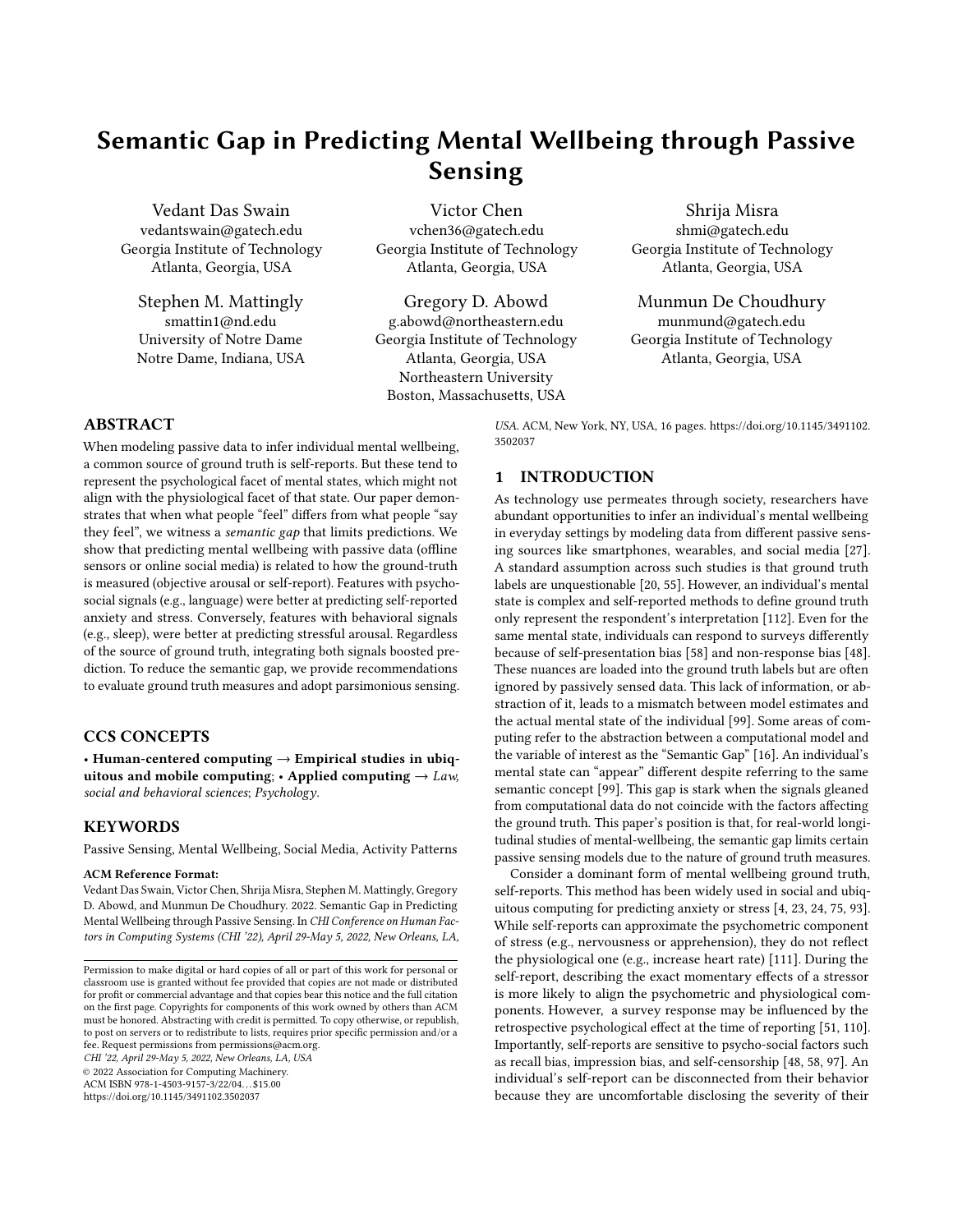<span id="page-10-0"></span>

Figure 8: Comparison between best models of different modalities (RQ2)

with  $M^*_{\rho a}$  we find that a random forest regressor at a window length of  $d = 13$  yielded the best result of *Pearson's*  $r = 0.69$ . Compared to the large boost we observed in predicting self-reports, adding social signals to predict objective measurements only augmented  $M_{DA}$ (Pearson's r is <sup>0</sup>:63) by only 9%. While this is still noticeable, we believe the improvement is limited by the nature of the additional signal (psycho-social) in comparison to the representation that is being predicted (physiological). Therefore, although additional features can lead to some increment in performance, large boosts can be achieved when a model is augmented by semantically similar features (Section [5.1.3\)](#page-8-1).

<span id="page-10-1"></span>5.2.3 Interpretation. The findings for predicting high arousal duration support our hypotheses towards the second research question, which speculates a reduction of the semantic gap in predicting objective measures of wellbeing by modeling features with behavioral signals (Figure [8\)](#page-10-0). This question was proposed to provide divergent validity to the first question and reinforce the quantitative data triangulation method of validation [\[36\]](#page-13-8). As discussed in Section [2.4,](#page-3-0) the physiological aspects of wellbeing can often be independent of what individuals report [\[51\]](#page-14-4). It can be subject to inherent beliefs, other subjective factors, and confounding mental phenomena [\[101\]](#page-15-13). On the other hand, the physiological experience of the individual remains consistent. Furthermore, the physical behaviors of an individual are coupled with physiological responses to wellbeing constructs like stress. For example, increased activity can reduce arousal by expending energy [\[83\]](#page-14-6), while reduced sleep can be the result of increased arousal [\[86\]](#page-14-7). This kind of information is challenging for passive sensing through online traces to perceive as people only present a part of their selves on such platforms. Accordingly,  $M<sub>DA</sub>$  performed better in this regard due because offline modalities that continuously capture an individual's functioning can illustrate richer representations of their behavior.

## 5.3 Participant-Independent Models

The models described in Section [5.1](#page-8-2) and [5.2](#page-9-4) were validated by using some observations in the training folds while others are used in testing folds (each participant had an average of 33 days of data). Such

approaches, known as "mixed-model" or "personalized-model", account for individualized routine and trait-like propensities to predict the target variable. These have been used in prior works in longitudinal sensing with smartphone data [\[32,](#page-13-35) [107\]](#page-15-22) and social media data [\[22\]](#page-13-36). An alternative approach to modeling sensor data is with participant-independent models which treat testing data as entirely unseen participants. These are expected to generalize better to new participant data. To inquire our hypotheses with this approach we first performed a participant-independent 5-fold crossvalidation. We followed the same feature processing described in Section [4.2,](#page-7-3) with the only difference being that  $M_{\rm \sff}$  performed better without any additional mutual information based feature selection (Section [4.2.3\)](#page-7-4). For H1, we found that the best model for  $M_{\text{S}m}$  significantly estimated both self-reported anxiety (Pearson's r = 0:15 with XGBoost when  $d = 180$ ) and stress (*Pearson's r* = 0:08 with Random Forest when  $d = 90$ ). In contrast, however,  $M_{DA}$  models did not significantly estimate the ground truth at all (Pearson's  $r= 0:02$  for anxiety and *Pearson's*  $r= 0:02$  for stress). For H2, the best model for  $M_{DA}$  significantly estimated high arousal duration (Pearson's  $r= 0.52$  with XGBoost when  $d = 1$ ), whereas the best performance for  $M_{\text{S}}$  did not show significant correlation (*Pearson's*  $r= 0:03$ ). Further, we also performed a leave-one-participant-out validation for both hypotheses. Again for H1, we found that only  $M<sub>sm</sub>$  could significantly estimate self-reported anxiety (Pearson's  $r= 0:08$  with XGBoost when  $d = 30$ ) and stress (*Pearson's*  $r= 0:07$ with XGBoost when  $d = 30$ ). Similarly, for H2, only  $M_{pa}$  significantly estimated high arousal duration (Pearson's r<sup>=</sup> <sup>0</sup>:<sup>52</sup> with Gradient Boost when  $d = 1$ ). Even though the performance of person-independent models was lower than the personalized ones (as shown in similar studies [\[32,](#page-13-35) [107\]](#page-15-22)), we still found that these models demonstrated a persistent semantic gap. Table [7](#page-11-0) summarizes the comparison between  $M_{pa}$  and  $M_{sm}$  for the different hypotheses.

## 6 DISCUSSION

The findings of the paper reveal the presence of the semantic gap in studies to infer mental wellbeing. This is not meant to discourage research in this space, but to highlight the untapped potential of these studies. For instance, our post-hoc analyses in Section [5.1.3](#page-8-1) and [5.2.2](#page-9-5) illustrated that models improve by incorporating features reflecting social signals. To this end, we propose a set of guidelines for researchers in social and ubiquitous computing, who plan to conduct passive sensing studies to infer mental wellbeing.

# 6.1 Ground Truth Matters

In studies of mental wellbeing, even with validated instruments to assess ground truth, researchers need to consider how this ground truth represents or abstracts the underlying mental wellbeing construct (psychological or physiological). Consequently, researchers must account for the different factors that affect these representations (e.g., social biases or behavioral artifacts) to get optimal results.

Our results show that the presence of a semantic gap reflects a mismatch between what computational models represent and what different ground truth represent for the same mental wellbeing state. That said, the paper's findings are not intended to entirely disregard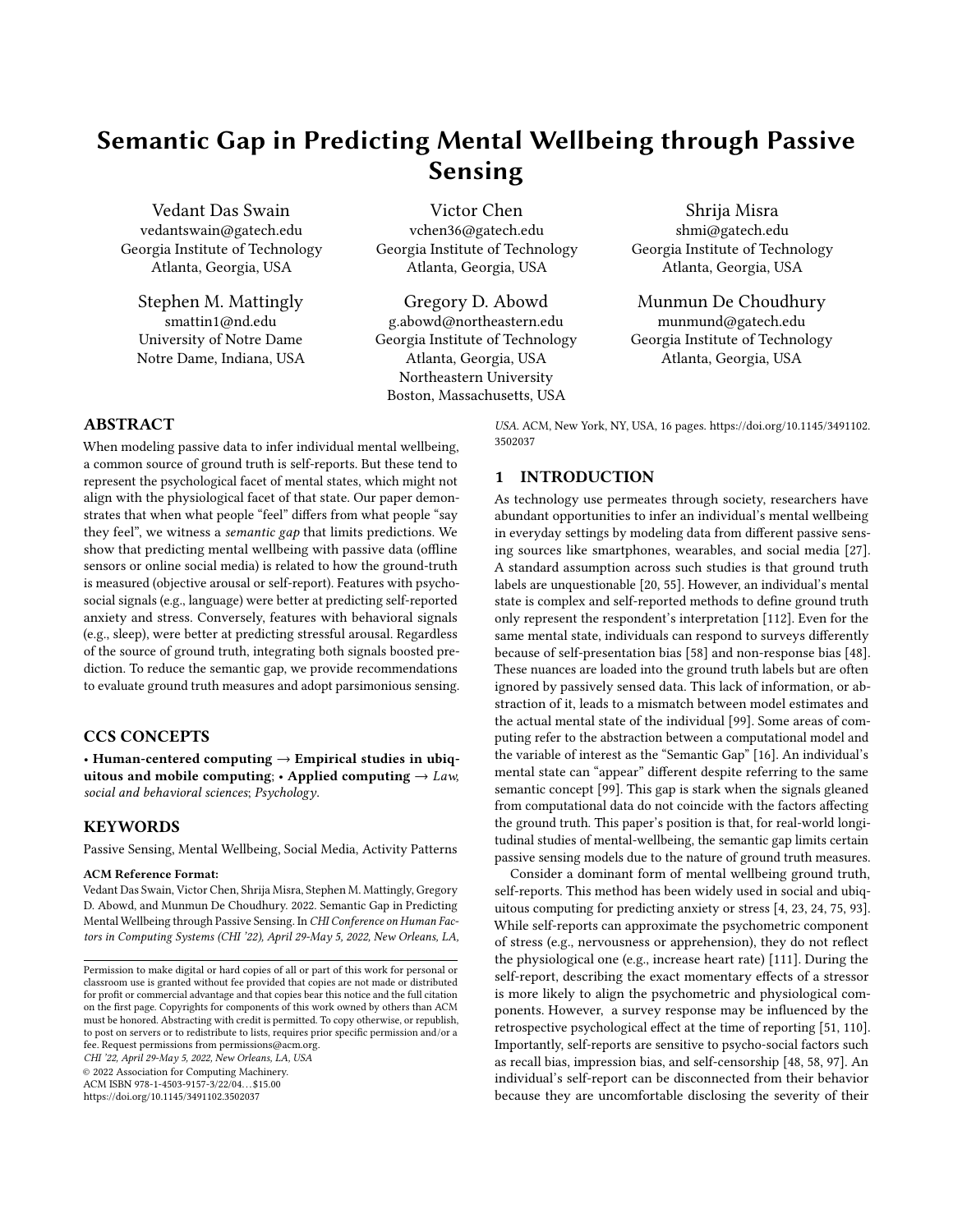Table 7: Summary of best models for participant independent models.  $('$ -':p < 1, ':p < 0:1, '\*':p < 0:05, '\*\*':p < 0:01, '\*\*\*':p < 0:001)

<span id="page-11-0"></span>

|                  |                              | 5-Fold CV |              |            | LOPO CV   |              |                 |
|------------------|------------------------------|-----------|--------------|------------|-----------|--------------|-----------------|
|                  | Ground Truth Measure         | $M_{DA}$  | $M_{\rm sm}$ | $M_{pa}^*$ | $M_{DA}$  | $M_{\rm sm}$ | $M_{Da}^{\ast}$ |
| H <sub>1</sub> a | Self-Reported Anxiety        | $0:02-$   | $0:15***$    | $0.02 -$   | $0:02-$   | $0:08***$    | $0.02 -$        |
| H1b              | Self-Reported Stress         | $0:02-$   | $0:08**$     | $0.02 -$   | $0:02-$   | $0:07**$     | $0.02 -$        |
| H <sub>2</sub>   | <b>High Arousal Duration</b> | $0:52***$ | $0:03-$      | $0.55***$  | $0:52***$ | $0:03-$      | $0.55***$       |

certain sensors, family of features, or instruments for ground truth. On the contrary, the primary motivation of this paper is to bring to attention the nuances of ground truth measurements and what they represent. Specifically, this paper demonstrates how the ground truth labels are merely an abstraction of the actual mental wellbeing state and reflect limited aspects of it [\[36,](#page-13-8) [112\]](#page-15-1). Since measurements of anxiety or stress can be influenced by unseen factors [\[20,](#page-13-1) [54,](#page-14-13) [58,](#page-14-1) [97\]](#page-15-6), features that encapsulate, or are associated with, analogous factors are more suitable to explain that form of ground truth. For instance, we find that modeling social media is better than modeling physical activities to predict self-reported measurements of both anxiety and stress (Section [5.1\)](#page-8-2). However, this is not the case when using the same approaches to predict objective arousal-based measurements (Section [5.2\)](#page-9-4). It is not that certain modalities are more effective at explaining the mental state itself, but in fact, they are more capable at inferring that representation of the underlying mental state (Sec [5.1.4](#page-8-3) and Sec [5.2.3\)](#page-10-1).

From the perspective of computer scientists, the ground truth is considered an unquestionable "gold standard". The literature has discussed several challenges to passive sensing [\[49\]](#page-14-36), such as choice of device, application, duration, and sampling rate. Our findings extend this list with a focus on ground truth representations. This paper demonstrates a case that urges conscious consideration of the ground truth's sensitivity to ecological factors. Many studies in the community tend to acquire ground truth in situ [\[20,](#page-13-1) [69,](#page-14-23) [88,](#page-14-12) [108\]](#page-15-15) but it distances the researchers from carefully observing the circumstances of ground truth measurement. In reference to the uncertainty of ground truth labels, [Plötz'](#page-14-37)s third postulate for machinelearning on sensor data states, "there is no ground truth" [\[80\]](#page-14-37). We situate this in the context of passively inferring mental wellbeing. Do participants respond to anxiety questions immediately after stressful incidents or do they summarize the experience of their day? Do they actually report how they felt or are their responses describing the state they wanted to be in? These concerns are not only challenging to quantify but also opaque to researchers and sensors [\[20\]](#page-13-1). However, acknowledging the semantic gap can help researchers diagnose model performance by determining the mismatch between their sensor features and their ground truth representation.

While self-reports remain a mainstay for measuring mental wellbeing constructs like anxiety and stress, many studies in mHealth have posited alternative measures. [Hovsepian et al.,](#page-14-15) proposed a new measure of stress in the wild, which involves a wearable device consisting of multiple biomedical sensors [\[52\]](#page-14-15). They found this measure to be a strong estimator of self-reported stress in the moment. Sometimes, physiological changes might not be captured in self-reports[\[51\]](#page-14-4), but it is still valuable to characterize stressful

episodes [\[94\]](#page-15-28). Prior work has provided evidence for these signals to trigger effective wellbeing interventions in field studies (e.g., heart-rate [\[47\]](#page-14-38) and breathing [\[44\]](#page-13-37)). Even though mental wellbeing constructs remain fairly subjective with respect to how they are experienced, perceived and eventually recorded [\[45\]](#page-13-38), every kind of measurement is sensitive to different factors. For example, objective markers of physiological changes can vary with motion artifacts [\[52\]](#page-14-15) and self-reports of psychological changes often obscure low-level details of the stressful episode [\[45\]](#page-13-38). The presence of the semantic gap revealed in this work is meant to urge researchers to assess the imperceptible aspects of their ground truth measure while trying computational approaches to predict such constructs.

#### 6.2 Parsimonious Sensing

For practical field deployments, the changing sociotechnical landscape affects resource availability and privacy perceptions, which can limit researchers from conducting brute-force passive sensor studies with multiple complementary streams. Therefore, researchers should determine the smallest set of streams that are semantically the most representative of the ground truth measure. Less is more if studies select sensors that provide features that reduce the semantic gap in predictions.

As new sensing platforms become commercialized and other interfaces like social media become abundant, researchers have a plethora of means to digitally infer their mental wellbeing. One approach to mitigate the semantic gap is to capture more ecological information that can help explain the high-level processes that influence the ground truth. What is evident from this paper is that a single sensor stream is typically not robust enough to represent the different types of variability in ground truth. While offline sensors are skewed to represent behavioral changes ( $M_{pq}$ ), online logs of virtual presence are better suited to represent social effects ( $M_{\text{S}}$ m). Therefore, a natural argument to reduce the gap between input features and target construct would be to deploy more sensors and track logs from multiple sources. In fact, combining multimodal features together can elicit new context-specific features [\[89,](#page-14-39) [116\]](#page-15-29). However, multimodal studies are challenging to deploy in the wild [\[69,](#page-14-23) [74,](#page-14-11) [81,](#page-14-27) [87\]](#page-14-24), as they are expensive in terms of both instrumentation and recruitment. Moreover, additional sensors to capture the "reality" of a participant can introduce privacy concerns and generally overwhelm their experience [\[15,](#page-13-39) [84\]](#page-14-40). Instead, our findings suggest an alternative position to pursue parsimonious sensor deployments, or to make the most of limited resources to appropriately sense mental wellbeing constructs. We are inspired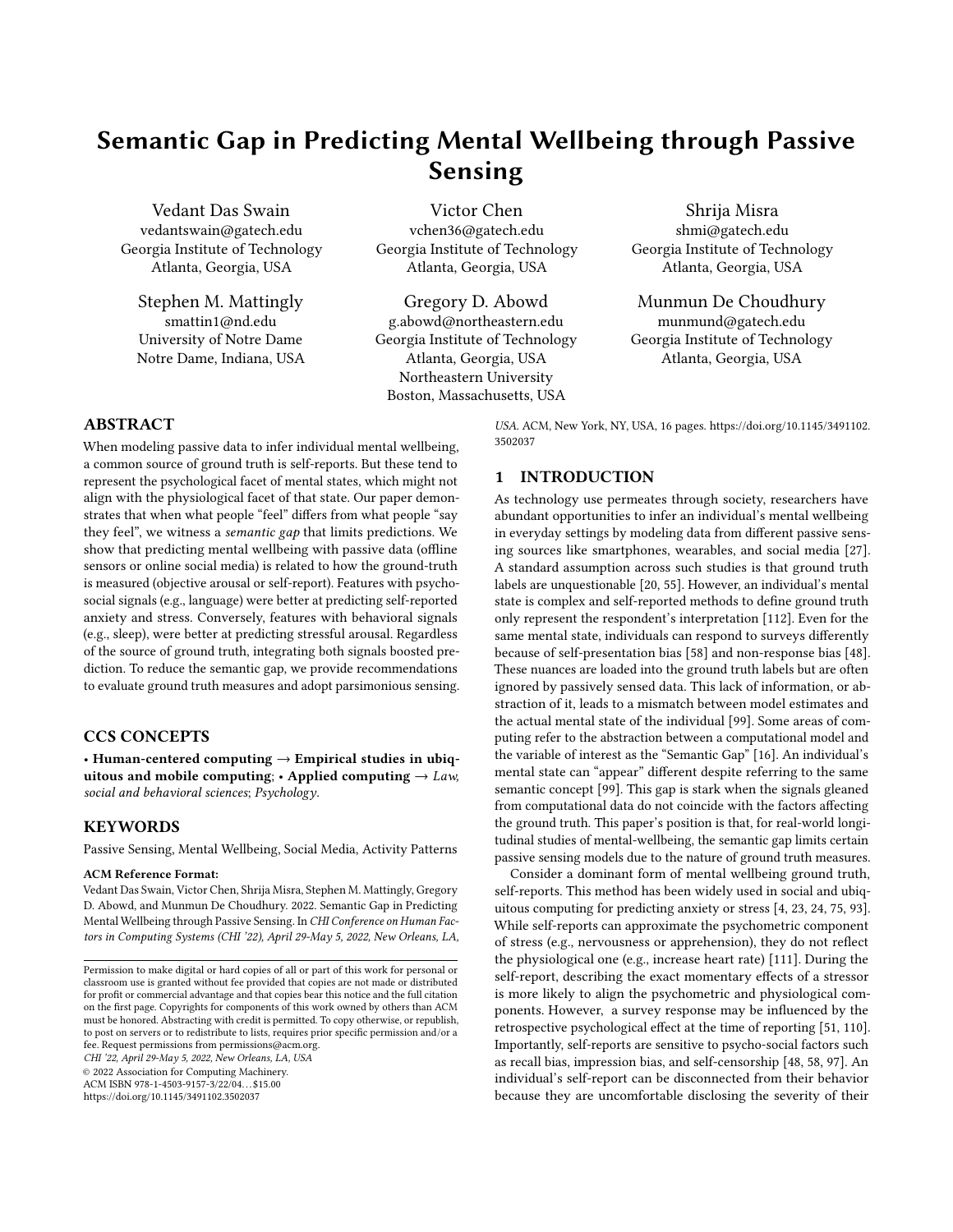by [Plötz'](#page-14-37)s fifth postulate, "data rule, models serve" [\[80\]](#page-14-37). For instance, if deployments intend to measure ground truth through self-reports and researchers do not have access explicit sources of social signals (such as online activity or conversations), researchers should try to accommodate for social effects in offline sensors (as demonstrated by the Bluetooth beacons used in  $M^*_{\rho a}$  in Section [5.1.3\)](#page-8-1). Alternatively, if the study plans to estimate wellbeing with physiological changes then resources should be allocated to sense behavioral markers, such as movement and sleep. The existence of a semantic gap supports the idea of minimal sensing to predict wellbeing in comparison to conventional ideas of massive sensing. Thus, our paper demonstrates realistic approaches to adhere to paradigms like "small data" in (critical) data science [\[15,](#page-13-39) [60\]](#page-14-41) and passive sensing [\[40\]](#page-13-40), and the Occam's razor metaphor for parsimony in machine learning [\[33\]](#page-13-41)

In the meanwhile, more sophisticated methods to identify markers for mental wellbeing from passively sensed computational data have emerged [\[70\]](#page-14-42). Arguably, better feature crafting can help reduce this gap even with the same set of sensors. In this regard, the semantic gap serves two functions. First, it provides a guiding rail to engineer features based on domain-driven aspects of mental wellbeing ground truth. Second, it provides interpretability to models by encouraging researchers to inquire if their features capture psychological or physiological aspects of wellbeing. Moreover, the presence of a semantic gap calls into question the objectivity of machine learning/data mining to generate inferences. Since unobtrusive sensing can capture vast amounts of information, engineering this data can often yield spurious connections with the target variable [\[15\]](#page-13-39). The findings of this paper encourage more critical investigations of computational models to arrive at theoretically meaningful interpretations. Researchers need to resist the allure of viewing more passive data as a Maslow's golden hammer  $[68]$  - a tool to solve any problem. Over-engineering the "hammer" can result in finding spurious associations in the data [\[15,](#page-13-39) [43\]](#page-13-42). For example, does sensing physical behaviors actually predict stress holistically or does it merely describe its physiological aspects? Conversely, does tracing online content explain what an individual experiences or does it only reflect how they project themselves? Similar to other works that critique, yet advocate, employing machine learning for health and wellbeing [\[13,](#page-13-43) [36\]](#page-13-8), this paper encourages researchers employing passive sensing to build models with deeper consideration of the domain and select sensors accordingly to avoid misrepresenting seemingly objective results.

## 6.3 Limitations and Future Work

Although this paper provides evidence of a semantic gap in predicting wellbeing, it is only a case study specific to a particular dataset. Having said that, we believe this phenomenon can be observed in other datasets with diverse multimodal sensing streams and different sources of ground truth. In practice, such studies are challenging to implement and very few datasets with the required richness exist at the time of writing. The central concept of the paper is fundamental to other computing fields [\[50,](#page-14-8) [99\]](#page-15-2) and our findings align with those notions of information loss in computational representations of human concepts — in this case, constructs of mental wellbeing. Relatedly, this paper only investigates two specific constructs of

wellbeing, anxiety, and stress, which are also linked. While both of these are associated with many other states and constructs, an individual's wellbeing has many other components that are independent of anxiety and stress. Despite this, the implication, that the nature of ground truth can inform the choice of passive data collected, applies to other constructs of wellbeing that are vulnerable to differential interpretation because of measurement instruments (psychological or physiological).

To address the research questions, the paper models sensor data to explain daily wellbeing states over a period of time. Therefore, at its current stage, the findings are limited to dynamic constructs of wellbeing, such as state anxiety and perceived stress (as well as arousal). These constructs are expected to vary within short periods and tightly coupled with ecological changes. However, many studies use passive sensing to predict trait-based mental wellbeing constructs, such as social anxiety [\[14\]](#page-13-44). Since our work is motivated by the ground truth acquisition in the moment, the implications might be directly transferable to other predictions of wellbeing. This creates an opportunity for further investigating the possibility of a semantic gap in studies where the target construct is assessed in a lab setting or collected once during enrollment.

Lastly, these results support additional studies regarding the validity of in situ methods to collect ground truth. In particular, subsequent work can explore the contexts within which the selfreported ground truth is robust and the semantic gap becomes trivial, or tolerable. As a result, researchers can scrutinize the quality of their ground truth collection. In turn, the machine learning models built with passive data can be trained only on reliable or invariant measurements.

#### 7 CONCLUSION

Mental wellbeing is a complex phenomenon that different measurements of ground truth can interpret it in varying ways. For instance, anxiety and stress are constructs that manifest both psychologically and physiologically. This paper is motivated to investigate a semantic gap in commonly used pervasive sensing methods to predict such wellbeing constructs. By applying the triangulation methodology this paper demonstrates evidence that based on the ground truth of mental wellbeing, certain types of passively sensed features are more skewed to explaining it. Particularly, features with social signals  $(M_{5m})$ , have a smaller semantic gap with selfreported wellbeing. By contrast, predictive modalities with physical signals ( $M<sub>p</sub>a$ ), have a smaller semantic gap with physiological measures of wellbeing, such as arousal. This study exposes how the gap in sensing streams and the ground truth affects predictions. The implications of this semantic gap inform passive sensing studies, particularly with respect to the nature of the ground truth and the choice of sensing for practical deployments.

#### ACKNOWLEDGMENTS

This research was supported in part by the Office of the Director of National Intelligence (ODNI), Intelligence Advanced Research Projects Activity (IARPA), via IARPA Contract No. 2017- 17042800007. The contents of this paper do not necessarily represent the official policies, either expressed or implied, of ODNI, IARPA, or the U.S. Government. The U.S. Government is authorized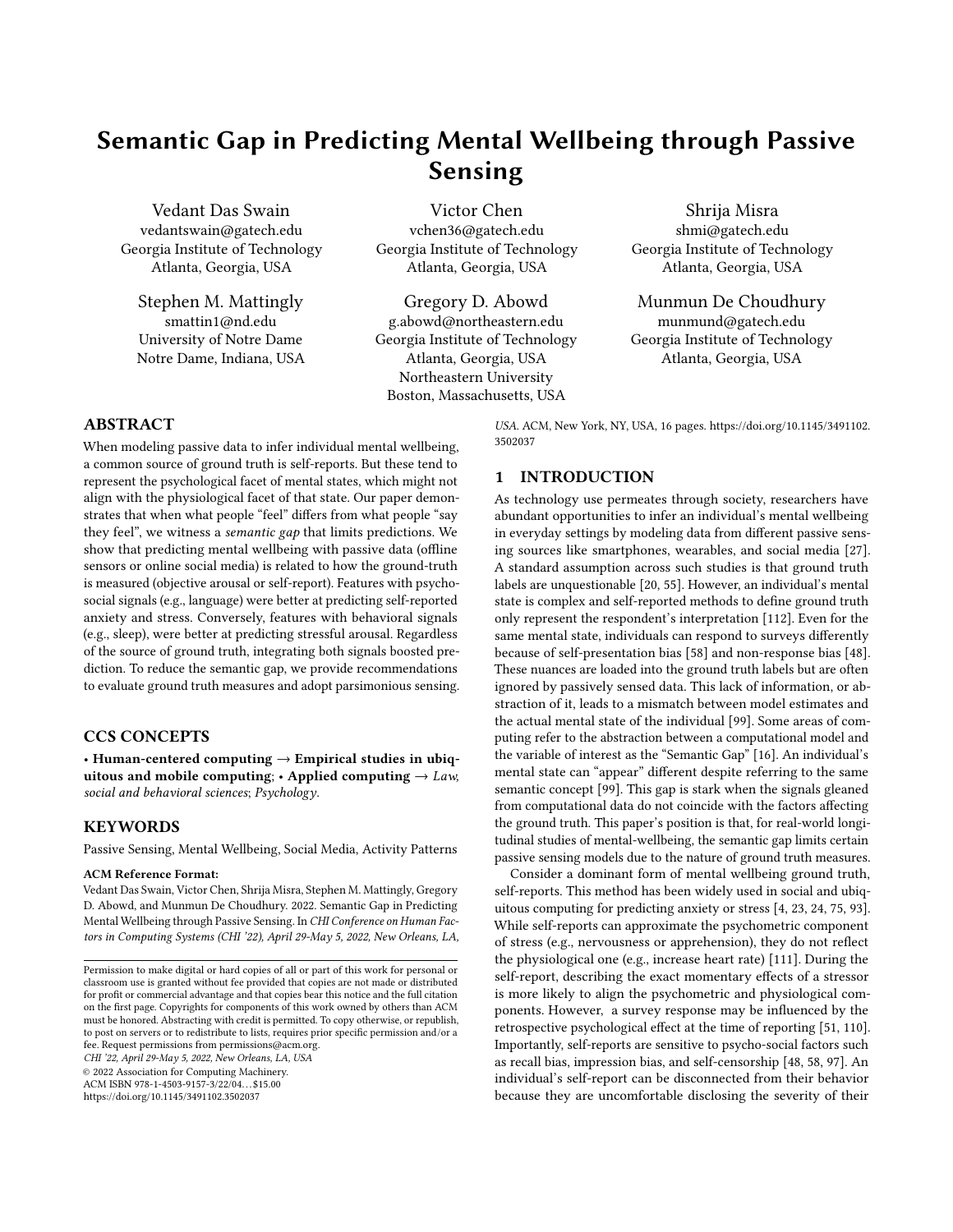to reproduce and distribute reprints for governmental purposes notwithstanding any copyright annotation therein. We thank the Tesserae team for their support in enabling our investigation. Additionally, we are grateful to the members of the Social Dynamics & Wellbeing lab and the Ubiquitous Computing Group at Georgia Institute of Technology for their assistance, guidance, and feedback.

#### REFERENCES

- <span id="page-13-15"></span>[1] Leona S Aiken and Stephen G West. 1990. Invalidity of true experiments: Self-report pretest biases. Evaluation review 14, 4 (1990), 374–390.
- <span id="page-13-33"></span>[2] Antti Airola, Tapio Pahikkala, Willem Waegeman, Bernard De Baets, and Tapio Salakoski. 2011. An experimental comparison of cross-validation techniques for estimating the area under the ROC curve. Computational Statistics & Data Analysis 55, 4 (2011), 1828–1844.
- <span id="page-13-28"></span>[3] Saima Aman and Stan Szpakowicz. 2008. Using roget's thesaurus for fine-grained emotion recognition. In Proceedings of the Third International Joint Conference on Natural Language Processing: Volume-I. Asian Federation of Natural Language Processing, 312–318.
- <span id="page-13-3"></span>[4] Silvio Amir, Glen Coppersmith, Paula Carvalho, Mario J Silva, and Byron C Wallace. 2017. Quantifying mental health from social media with neural user embeddings. arXiv preprint arXiv:1705.00335 (2017).
- <span id="page-13-34"></span>[5] Aris Anagnostopoulos, Ravi Kumar, and Mohammad Mahdian. 2008. Influence and correlation in social networks. In Proceedings of the 14th ACM SIGKDD international conference on Knowledge discovery and data mining. ACM, 7–15.
- <span id="page-13-20"></span>[6] Mark H Anshel. 1996. Effect of chronic aerobic exercise and progressive relaxation on motor performance and affect following acute stress. Behavioral Medicine 21, 4 (1996), 186–196.
- <span id="page-13-25"></span>[7] Activity Recognition API. 2018. [https://developers.google.com/location-context/](https://developers.google.com/location-context/activity-recognition/) [activity-recognition/.](https://developers.google.com/location-context/activity-recognition/) Accessed: 2018-11-01.
- <span id="page-13-17"></span>Garmin Health API. 2018. [http://developer.garmin.com/health-api/overview/.](http://developer.garmin.com/health-api/overview/) Accessed: 2018-11-01.
- <span id="page-13-26"></span>[9] Manager REST API. 2018. [https://docs.gimbal.com/rest.html.](https://docs.gimbal.com/rest.html) Accessed: 2018- 11-01.
- <span id="page-13-9"></span>[10] Dror Ben-Zeev, Emily A Scherer, Rui Wang, Haiyi Xie, and Andrew T Campbell. 2015. Next-generation psychiatric assessment: Using smartphone sensors to monitor behavior and mental health. Psychiatric rehabilitation journal 38, 3 (2015), 218.
- <span id="page-13-18"></span>[11] Stuart JH Biddle and Kenneth R Fox. 2003. The way forward for physical activity and the promotion of psychological well-being. In Physical activity and psychological well-being. Routledge, 166–173.
- <span id="page-13-27"></span>[12] Mehrab Bin Morshed, Koustuv Saha, Richard Li, Sidney K. D'Mello, Munmun De Choudhury, Gregory D Abowd, and Thomas Plötz. 2019. Prediction of Mood Instability with Passive Sensing. Proceedings of the ACM on Interactive, Mobile, Wearable and Ubiquitous Technologies 3, 3 (2019).
- <span id="page-13-43"></span>[13] Daniel Bone, Matthew S Goodwin, Matthew P Black, Chi-Chun Lee, Kartik Audhkhasi, and Shrikanth Narayanan. 2015. Applying machine learning to facilitate autism diagnostics: pitfalls and promises. Journal of autism and developmental disorders 45, 5 (2015), 1121–1136.
- <span id="page-13-44"></span>[14] Mehdi Boukhechba, Yu Huang, Philip Chow, Karl Fua, Bethany A Teachman, and Laura E Barnes. 2017. Monitoring social anxiety from mobility and communication patterns. In Proceedings of the 2017 ACM International Joint Conference on Pervasive and Ubiquitous Computing and Proceedings of the 2017 ACM International Symposium on Wearable Computers. ACM, 749–753.
- <span id="page-13-39"></span>[15] Danah Boyd and Kate Crawford. 2012. Critical questions for big data: Provocations for a cultural, technological, and scholarly phenomenon. Information, communication  $\&$  society 15, 5 (2012), 662-679.
- <span id="page-13-2"></span>[16] Louis Bucciarelli. 2003. Engineering philosophy. DUP Satellite; an imprint of Delft University Press.
- <span id="page-13-10"></span>[17] Michelle Nicole Burns, Mark Begale, Jennifer Duffecy, Darren Gergle, Chris J Karr, Emily Giangrande, and David C Mohr. 2011. Harnessing context sensing to develop a mobile intervention for depression. Journal of medical Internet research 13, 3 (2011), e55.
- <span id="page-13-14"></span>[18] Andrew T Campbell, Shane B Eisenman, Nicholas D Lane, Emiliano Miluzzo, and Ronald A Peterson. 2006. People-centric urban sensing. In Proceedings of the 2nd annual international workshop on Wireless internet. ACM, 18.
- <span id="page-13-11"></span>[19] Luca Canzian and Mirco Musolesi. 2015. Trajectories of depression: unobtrusive monitoring of depressive states by means of smartphone mobility traces analysis. In Proceedings of the 2015 ACM international joint conference on pervasive and ubiquitous computing. ACM, 1293–1304.
- <span id="page-13-1"></span>[20] Larry Chan, Vedant Das Swain, Christina Kelley, Kaya de Barbaro, Gregory D Abowd, and Lauren Wilcox. 2018. Students' Experiences with Ecological Momentary Assessment Tools to Report on Emotional Well-being. Proceedings of the ACM on Interactive, Mobile, Wearable and Ubiquitous Technologies 2, 1 (2018), 3.
- <span id="page-13-32"></span>[21] Tianqi Chen, Tong He, Michael Benesty, Vadim Khotilovich, and Yuan Tang. 2015. Xgboost: extreme gradient boosting. R package version 0.4-2 (2015), 1–4.
- <span id="page-13-36"></span>[22] Farhan Asif Chowdhury, Yozen Liu, Koustuv Saha, Nicholas Vincent, Leonardo Neves, Neil Shah, and Maarten W Bos. 2021. Modeling Cyclic and Ephemeral User Behavior on Social Platforms. In Proceedings of the International AAAI Conference on Web and Social Media.
- <span id="page-13-4"></span>[23] Matteo Ciman and Katarzyna Wac. 2016. Individuals' stress assessment using human-smartphone interaction analysis. IEEE Transactions on Affective Computing 9, 1 (2016), 51–65.
- <span id="page-13-5"></span>[24] Glen Coppersmith, Craig Harman, and Mark Dredze. 2014. Measuring post traumatic stress disorder in Twitter. In Eighth international AAAI conference on weblogs and social media.
- <span id="page-13-7"></span>[25] Sauvik Das and Adam Kramer. 2013. Self-censorship on Facebook. In Seventh international AAAI conference on weblogs and social media.
- <span id="page-13-21"></span>[26] Vedant Das Swain, Manikanta D. Reddy, Kari Anne Nies, Louis Tay, Munmun De Choudhury, and Gregory D. Abowd. 2019. Birds of a Feather Clock Together: A Study of Person–Organization Fit Through Latent Activity Routines. Proc. ACM Hum.-Comput. Interact CSCW (2019).
- <span id="page-13-0"></span>[27] Vedant Das Swain, Koustuv Saha, Gregory D Abowd, and Munmun De Choudhury. 2020. Social Media and Ubiquitous Technologies for Remote Worker Wellbeing and Productivity in a Post-Pandemic World. In 2020 IEEE Second International Conference on Cognitive Machine Intelligence (CogMI). IEEE, 121–130.
- <span id="page-13-22"></span>[28] Heather M Davey, Alexandra L Barratt, Phyllis N Butow, and Jonathan J Deeks. 2007. A one-item question with a Likert or Visual Analog Scale adequately measured current anxiety. Journal of clinical epidemiology 60, 4 (2007), 356–360.<br>Firstbeat Analytics All day Stress & Recovery. 2021. https://www.
- <span id="page-13-23"></span>[29] Firstbeat Analytics All day Stress & Recovery. 2021. [firstbeatanalytics.com/en/features/all-day-stress-recovery/.](https://www.firstbeatanalytics.com/en/features/all-day-stress-recovery/) (2021).
- <span id="page-13-12"></span>[30] Munmun De Choudhury, Michael Gamon, Scott Counts, and Eric Horvitz. 2013. Predicting depression via social media. In Seventh international AAAI conference on weblogs and social media.
- <span id="page-13-29"></span>[31] Norman K Denzin. 2012. Triangulation 2.0. Journal of mixed methods research 6, 2 (2012), 80–88.
- <span id="page-13-35"></span>[32] Trinh Minh Tri Do and Daniel Gatica-Perez. 2014. Where and what: Using smartphones to predict next locations and applications in daily life. Pervasive and Mobile Computing 12 (2014), 79–91.
- <span id="page-13-41"></span>[33] Pedro Domingos. 1998. Occam's two razors: The sharp and the blunt. In KDD. 37–43.
- <span id="page-13-19"></span>[34] Jon D Elhai, Robert D Dvorak, Jason C Levine, and Brian J Hall, 2017, Problematic smartphone use: A conceptual overview and systematic review of relations with anxiety and depression psychopathology. Journal of affective disorders 207 (2017), 251–259.
- <span id="page-13-31"></span>[35] Jane Elith, John R Leathwick, and Trevor Hastie. 2008. A working guide to boosted regression trees. Journal of Animal Ecology 77, 4 (2008), 802–813.
- <span id="page-13-8"></span>[36] Sindhu Kiranmai Ernala, Michael L Birnbaum, Kristin A Candan, Asra F Rizvi, William A Sterling, John M Kane, and Munmun De Choudhury. 2019. Methodological gaps in predicting mental health states from social media: Triangulating diagnostic signals. In Proceedings of the 2019 CHI Conference on Human Factors in Computing Systems. ACM, 134.
- <span id="page-13-6"></span>[37] Sindhu Kiranmai Ernala, Tristan Labetoulle, Fred Bane, Michael L Birnbaum, Asra F Rizvi, John M Kane, and Munmun De Choudhury. 2018. Characterizing audience engagement and assessing its impact on social media disclosures of mental illnesses. In Twelfth International AAAI Conference on Web and Social Media.
- <span id="page-13-30"></span>[38] Sindhu Kiranmai Ernala, Asra F Rizvi, Michael L Birnbaum, John M Kane, and Munmun De Choudhury. 2017. Linguistic markers indicating therapeutic outcomes of social media disclosures of schizophrenia. Proceedings of the ACM on Human-Computer Interaction 1, CSCW (2017), 43.
- <span id="page-13-24"></span>[39] Emre Ertin, Nathan Stohs, Santosh Kumar, Andrew Raij, Mustafa Al'Absi, and Siddharth Shah. 2011. AutoSense: unobtrusively wearable sensor suite for inferring the onset, causality, and consequences of stress in the field. In Proceedings of the 9th ACM Conference on Embedded Networked Sensor Systems. 274–287.
- <span id="page-13-40"></span>[40] Deborah Estrin. 2014. Small data, where n= me. Commun. ACM 57, 4 (2014), 32–34.
- <span id="page-13-16"></span>[41] George S Everly and Jeffrey M Lating. 2019. The anatomy and physiology of the human stress response. In A clinical guide to the treatment of the human stress response. Springer, 19–56.
- <span id="page-13-13"></span>[42] Raihana Ferdous, Venet Osmani, and Oscar Mayora. 2018. Smartphone apps usage patterns as a predictor of perceived stress levels at workplace. arXiv preprint arXiv:1803.03863 (2018).
- <span id="page-13-42"></span>[43] Kenneth R Foster, Robert Koprowski, and Joseph D Skufca. 2014. Machine learning, medical diagnosis, and biomedical engineering research-commentary. Biomedical engineering online 13, 1 (2014), 94.
- <span id="page-13-37"></span>[44] Asma Ghandeharioun and Rosalind Picard. 2017. BrightBeat: effortlessly influencing breathing for cultivating calmness and focus. In Proceedings of the 2017 CHI Conference Extended Abstracts on Human Factors in Computing Systems. ACM, 1624–1631.
- <span id="page-13-38"></span>[45] Martin Gjoreski, Mitja Luštrek, Matjaž Gams, and Hristijan Gjoreski. 2017. Monitoring stress with a wrist device using context. Journal of biomedical informatics 73 (2017), 159–170.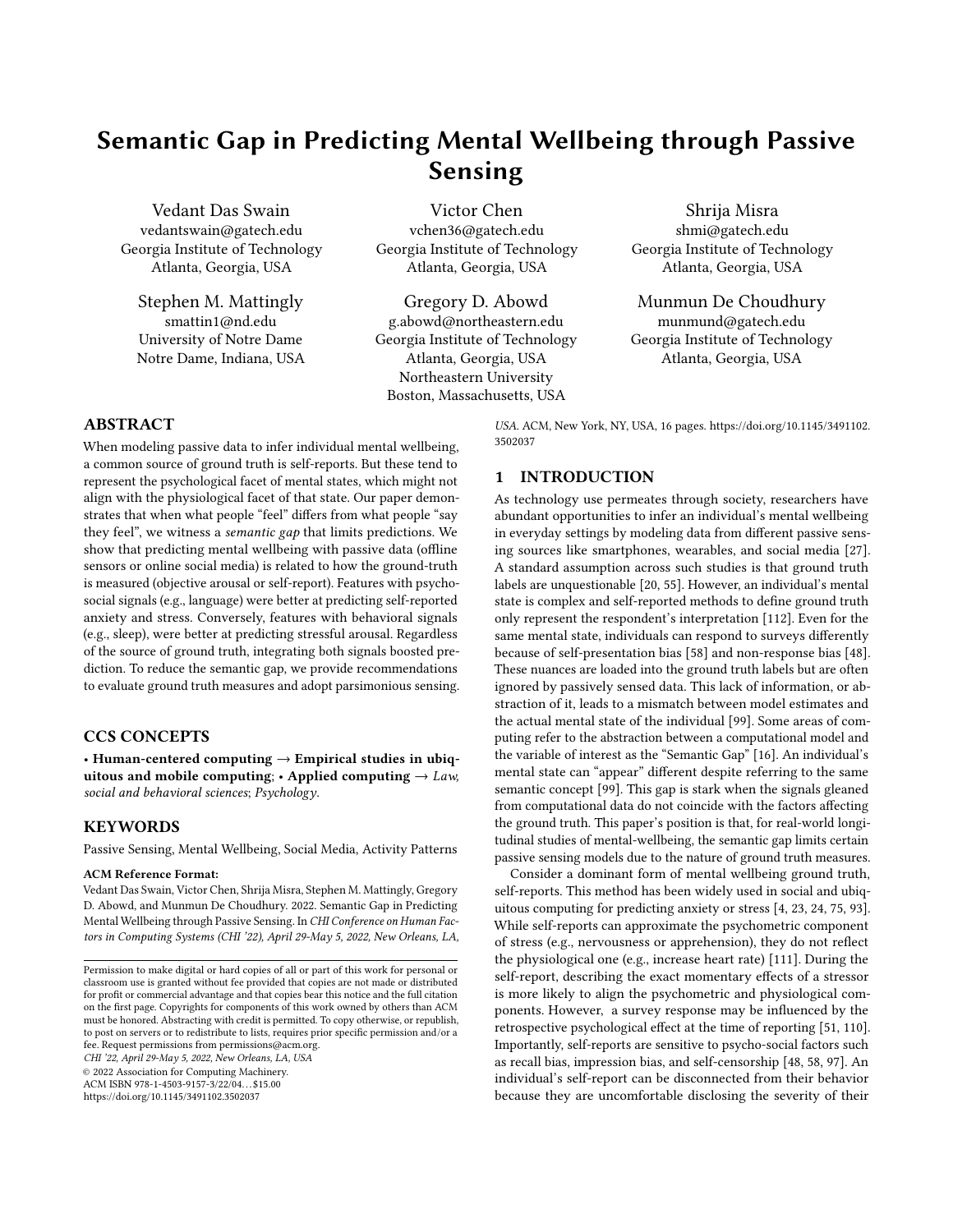- <span id="page-14-18"></span>[46] Erving Goffman et al. 1978. The presentation of self in everyday life. Harmondsworth London.
- <span id="page-14-38"></span>[47] Mathew J Gregoski, Alexey Vertegel, Aleksey Shaporev, and Frank A Treiber. 2013. Tension Tamer: delivering meditation with objective heart rate acquisition for adherence monitoring using a smart phone platform. The Journal of Alternative and Complementary Medicine 19, 1 (2013), 17–19.
- <span id="page-14-2"></span>[48] Robert M Groves and Emilia Peytcheva. 2008. The impact of nonresponse rates on nonresponse bias: a meta-analysis. Public opinion quarterly 72, 2 (2008), 167–189.
- <span id="page-14-36"></span>[49] Gabriella M Harari, Nicholas D Lane, Rui Wang, Benjamin S Crosier, Andrew T Campbell, and Samuel D Gosling. 2016. Using smartphones to collect behavioral data in psychological science: Opportunities, practical considerations, and challenges. Perspectives on Psychological Science 11, 6 (2016), 838–854.
- <span id="page-14-8"></span>[50] Jonathon S Hare, Paul H Lewis, Peter GB Enser, and Christine J Sandom. 2006. Mind the gap: another look at the problem of the semantic gap in image retrieval. In Multimedia Content Analysis, Management, and Retrieval 2006, Vol. 6073. International Society for Optics and Photonics, 607309.
- <span id="page-14-4"></span>[51] Juliane Hellhammer and Melanie Schubert. 2012. The physiological response to Trier Social Stress Test relates to subjective measures of stress during but not before or after the test. Psychoneuroendocrinology 37, 1 (2012), 119–124.
- <span id="page-14-15"></span>[52] Karen Hovsepian, Mustafa al'Absi, Emre Ertin, Thomas Kamarck, Motohiro Nakajima, and Santosh Kumar. 2015. cStress: towards a gold standard for continuous stress assessment in the mobile environment. In Proceedings of the 2015 ACM international joint conference on pervasive and ubiquitous computing. ACM, 493–504.
- <span id="page-14-16"></span>[53] John A Johnson. 1981. The" self-disclosure" and" self-presentation" views of item response dynamics and personality scale validity. Journal of Personality and Social Psychology 40, 4 (1981), 761.
- <span id="page-14-13"></span>[54] Timothy P Johnson and Fons JR Van de Vijver. 2003. Social desirability in cross-cultural research. Cross-cultural survey methods 325 (2003), 195–204.
- <span id="page-14-0"></span>[55] Victor Jupp. 2006. The Sage dictionary of social research methods. Sage
- <span id="page-14-29"></span>[56] Alexandra Kavushansky, Dorit Ben-Shachar, Gal Richter-Levin, and Ehud Klein. 2009. Physical stress differs from psychosocial stress in the pattern and time-course of behavioral responses, serum corticosterone and expression of plasticity-related genes in the rat. Stress 12, 5 (2009), 412–425.
- <span id="page-14-31"></span>[57] Gina Leigh Kraft and Rachel A Roberts. 2017. Validation of the Garmin Forerunner 920 XT Fitness Watch VO 2 peak Test. Int. J. Innov. Educ. Res 5 (2017), 62–67.
- <span id="page-14-1"></span>[58] Ivar Krumpal. 2013. Determinants of social desirability bias in sensitive surveys: a literature review. Quality & Quantity 47, 4 (2013), 2025–2047.
- <span id="page-14-17"></span>[59] Vivienne MHCJ Lahaut, Harrie AM Jansen, Dike Van de Mheen, and Henk FL Garretsen. 2002. Non-response bias in a sample survey on alcohol consumption. Alcohol and Alcoholism 37, 3 (2002), 256–260.
- <span id="page-14-41"></span>[60] David Lazer and Jason Radford. 2017. Data ex machina: introduction to big data. Annual Review of Sociology 43 (2017), 19–39.
- <span id="page-14-30"></span>[61] Eun-Hyun Lee. 2012. Review of the psychometric evidence of the perceived stress scale. Asian nursing research 6, 4 (2012), 121–127.
- <span id="page-14-20"></span>[62] Uichin Lee, Joonwon Lee, Minsam Ko, Changhun Lee, Yuhwan Kim, Subin Yang, Koji Yatani, Gahgene Gweon, Kyong-Mee Chung, and Junehwa Song. 2014. Hooked on smartphones: an exploratory study on smartphone overuse among college students. In Proceedings of the 32nd annual ACM conference on Human factors in computing systems. ACM, 2327–2336.
- <span id="page-14-28"></span>[63] Aubrey Lewis. 1970. The ambiguous word" anxiety". International journal of psychiatry 9 (1970), 62–79.
- <span id="page-14-34"></span>[64] Andy Liaw, Matthew Wiener, et al. 2002. Classification and regression by randomForest. R news 2, 3 (2002), 18–22.
- <span id="page-14-9"></span>[65] Huijie Lin, Jia Jia, Quan Guo, Yuanyuan Xue, Qi Li, Jie Huang, Lianhong Cai, and Ling Feng. 2014. User-level psychological stress detection from social media using deep neural network. In Proceedings of the 22nd ACM international conference on Multimedia. ACM, 507–516.
- <span id="page-14-33"></span>[66] Christopher Manning, Mihai Surdeanu, John Bauer, Jenny Finkel, Steven Bethard, and David McClosky. 2014. The Stanford CoreNLP natural language processing toolkit. In Proceedings of 52nd annual meeting of the association for computational linguistics: system demonstrations. 55–60.
- <span id="page-14-26"></span>[67] Gloria Mark, Shamsi Iqbal, Mary Czerwinski, and Paul Johns. 2014. Capturing the mood: facebook and face-to-face encounters in the workplace. In Proceedings of the 17th ACM conference on Computer supported cooperative work & social computing. ACM, 1082–1094.
- <span id="page-14-43"></span>[68] Abraham H Maslow. 1966. The psychology of science a reconnaissance. (1966).
- <span id="page-14-23"></span>[69] Stephen M. Mattingly, Julie M. Gregg, Pino Audia, Ayse Elvan Bayraktaroglu, Andrew T. Campbell, Nitesh V. Chawla, Vedant Das Swain, Munmun De Choudhury, Sidney K. D'Mello, Anind K. Dey, Ge Gao, Krithika Jagannath, Kaifeng Jiang, Suwen Lin, Qiang Liu, Gloria Mark, Gonzalo J. Martinez, Kizito Masaba, Shayan Mirjafari, Edward Moskal, Raghu Mulukutla, Kari Nies, Manikanta D. Reddy, Pablo Robles-Granda, Koustuv Saha, Anusha Sirigiri, and Aaron Striegel. 2019. The Tesserae Project: Large-Scale, Longitudinal, In Situ, Multimodal Sensing of Information Workers. In Extended Abstracts of the 2019 CHI Conference on Human Factors in Computing Systems (CHI EA '19). 8 pages. [https:](https://doi.org/10.1145/3290607.3299041)

[//doi.org/10.1145/3290607.3299041](https://doi.org/10.1145/3290607.3299041)

- <span id="page-14-42"></span>[70] Abhinav Mehrotra and Mirco Musolesi. 2018. Using autoencoders to automatically extract mobility features for predicting depressive states. Proceedings of the ACM on Interactive, Mobile, Wearable and Ubiquitous Technologies 2, 3 (2018), 127.
- <span id="page-14-10"></span>[71] Abhinav Mehrotra, Fani Tsapeli, Robert Hendley, and Mirco Musolesi. 2017. MyTraces: Investigating correlation and causation between users' emotional states and mobile phone interaction. Proceedings of the ACM on Interactive, Mobile, Wearable and Ubiquitous Technologies 1, 3 (2017), 83.
- <span id="page-14-25"></span>[72] Shayan Mirjafari, Kizito Masaba, Ted Grover, Weichen Wang, Pino Audia, Andrew T Campbell, Nitesh V Chawla, Vedant Das Swain, Munmun De Choudhury, Anind K Dey, et al. 2019. Differentiating Higher and Lower Job Performers in the Workplace Using Mobile Sensing. Proceedings of the ACM on Interactive, Mobile, Wearable and Ubiquitous Technologies 3, 2 (2019), 37.
- <span id="page-14-19"></span>[73] Larry W Morris and Robert M Liebert. 1970. Relationship of cognitive and emotional components of test anxiety to physiological arousal and academic performance. Journal of consulting and clinical psychology 35, 3 (1970), 332.
- <span id="page-14-11"></span>[74] Mehrab Bin Morshed, Koustuv Saha, Richard Li, Sidney K D'Mello, Munmun De Choudhury, Gregory D Abowd, and Thomas Plötz. 2019. Prediction of Mood Instability with Passive Sensing. Proceedings of the ACM on Interactive, Mobile, Wearable and Ubiquitous Technologies 3, 3 (2019), 75.
- <span id="page-14-3"></span>[75] Amir Muaremi, Bert Arnrich, and Gerhard Tröster. 2013. Towards measuring stress with smartphones and wearable devices during workday and sleep. BioNanoScience 3, 2 (2013), 172–183.
- <span id="page-14-5"></span>[76] Karla Klein Murdock. 2013. Texting while stressed: Implications for students' burnout, sleep, and well-being. Psychology of Popular Media Culture 2, 4 (2013), 207.
- <span id="page-14-35"></span>[77] MD Nefzger and James Drasgow. 1957. The needless assumption of normality in Pearson's r. American Psychologist 12, 10 (1957), 623.
- <span id="page-14-21"></span>[78] Jukka-Pekka Onnela and Scott L Rauch. 2016. Harnessing smartphone-based digital phenotyping to enhance behavioral and mental health. Neuropsychopharmacology 41, 7 (2016), 1691.
- <span id="page-14-32"></span>[79] James W Pennebaker, Matthias R Mehl, and Kate G Niederhoffer, 2003. Psychological aspects of natural language use: Our words, our selves. *Annual review of*<br>*psychology* 54, 1 (2003), 547–577.
- <span id="page-14-37"></span>[80] Thomas Plötz. 2021. Applying Machine Learning for Sensor Data Analysis in Interactive Systems: Common Pitfalls of Pragmatic Use and Ways to Avoid Them. ACM Computing Surveys (CSUR) 54, 6 (2021), 1–25.
- <span id="page-14-27"></span>[81] Rachael Purta, Stephen Mattingly, Lixing Song, Omar Lizardo, David Hachen, Christian Poellabauer, and Aaron Striegel. 2016. Experiences measuring sleep and physical activity patterns across a large college cohort with fitbits. In Proceedings of the 2016 ACM international symposium on wearable computers. ACM, 28–35.
- <span id="page-14-22"></span>[82] Mashfiqui Rabbi, Shahid Ali, Tanzeem Choudhury, and Ethan Berke. 2011. Passive and in-situ assessment of mental and physical well-being using mobile sensors. In Proceedings of the 13th international conference on Ubiquitous computing. ACM, 385–394.
- <span id="page-14-6"></span>[83] Ulrike Rimmele, Roland Seiler, Bernard Marti, Petra H Wirtz, Ulrike Ehlert, and Markus Heinrichs. 2009. The level of physical activity affects adrenal and cardiovascular reactivity to psychosocial stress. Psychoneuroendocrinology 34, 2 (2009), 190–198.
- <span id="page-14-40"></span>[84] John Rooksby, Alistair Morrison, and Dave Murray-Rust. 2019. Student Perspectives on Digital Phenotyping: The Acceptability of Using Smartphone Data to Assess Mental Health. In Proceedings of the 2019 CHI Conference on Human Factors in Computing Systems. ACM, 425.
- <span id="page-14-14"></span>[85] James A Russell. 1980. A circumplex model of affect. Journal of personality and social psychology 39, 6 (1980), 1161.
- <span id="page-14-7"></span>[86] Avi Sadeh, Giora Keinan, and Keren Daon. 2004. Effects of stress on sleep: the moderating role of coping style. Health Psychology 23, 5 (2004), 542.
- <span id="page-14-24"></span>[87] Koustuv Saha, Ayse E. Bayraktaroglu, Andrew T. Campbell, Nitesh V. Chawla, Munmun De Choudhury, Sidney K. D'Mello, Anind K. Dey, Ge Gao, Julie M. Gregg, Krithika Jagannath, Gloria Mark, Gonzalo J. Martinez, Stephen M. Mattingly, Edward Moskal, Anusha Sirigiri, Aaron Striegel, and Dong Whi Yoo. 2019. Social Media As a Passive Sensor in Longitudinal Studies of Human Behavior and Wellbeing. In Extended Abstracts of the 2019 CHI Conference on Human Factors in Computing Systems (CHI EA '19). ACM, Article CS12, 8 pages. <https://doi.org/10.1145/3290607.3299065>
- <span id="page-14-12"></span>[88] Koustuv Saha, Larry Chan, Kaya De Barbaro, Gregory D Abowd, and Munmun De Choudhury. 2017. Inferring mood instability on social media by leveraging ecological momentary assessments. Proceedings of the ACM on Interactive, Mobile, Wearable and Ubiquitous Technologies 1, 3 (2017), 95.
- <span id="page-14-39"></span>[89] Koustuv Saha, Ted Grover, Stephen M. Mattingly, Vedant Das swain, Pranshu Gupta, Gonzalo J. Martinez, Pablo Robles-Granda, Gloria Mark, Aaron Striegel, and Munmun De Choudhury. 2021. Person-Centered Predictions of Psychological Constructs with Social Media Contextualized by Multimodal Sensing. Proc. ACM Interact. Mob. Wearable Ubiquitous Technol. 5, 1, Article 32 (mar 2021), 32 pages.<https://doi.org/10.1145/3448117>